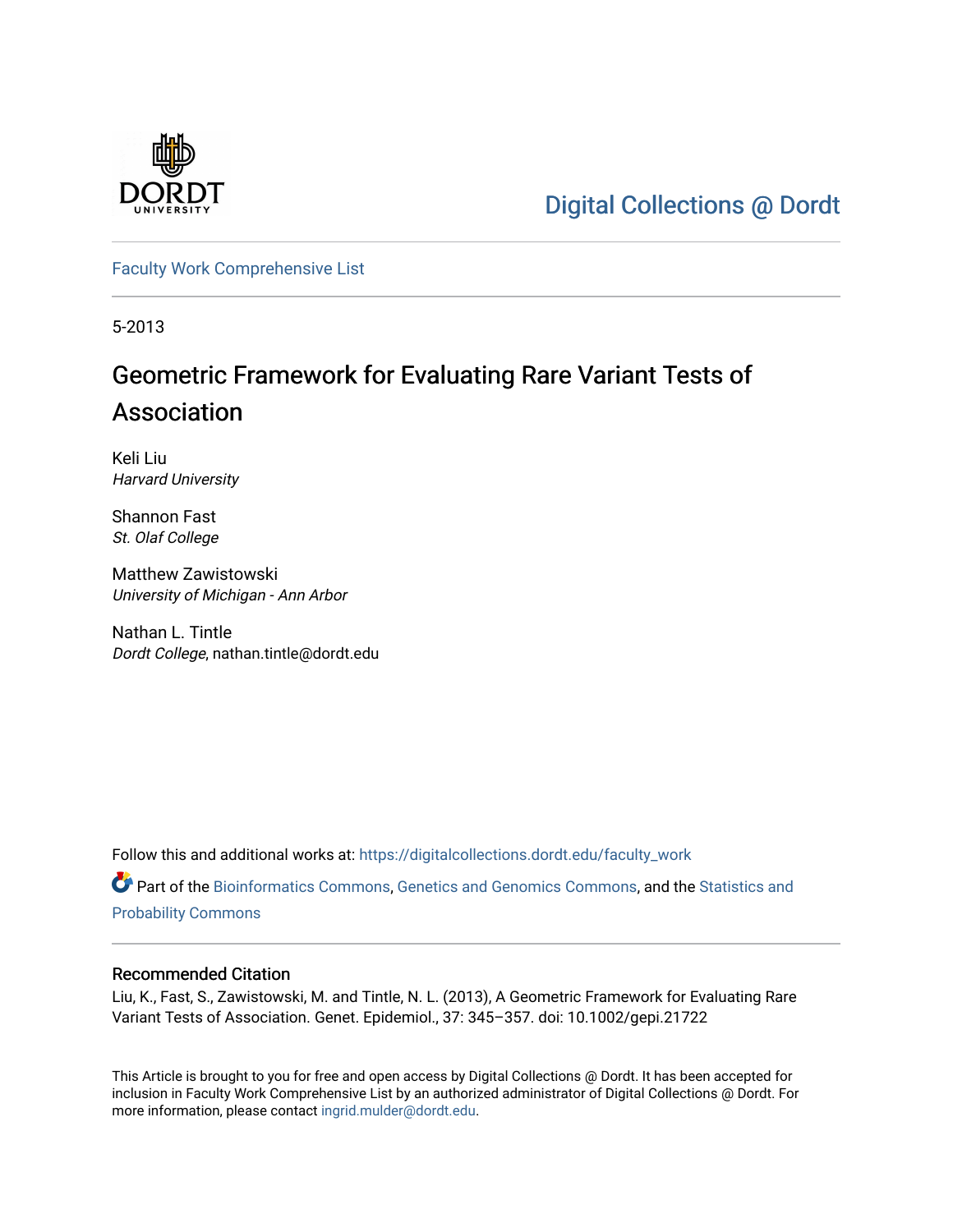## Geometric Framework for Evaluating Rare Variant Tests of Association

## **Abstract**

The wave of next-generation sequencing data has arrived. However, many questions still remain about how to best analyze sequence data, particularly the contribution of rare genetic variants to human disease. Numerous statistical methods have been proposed to aggregate association signals across multiple rare variant sites in an effort to increase statistical power; however, the precise relation between the tests is often not well understood. We present a geometric representation for rare variant data in which rare allele counts in case and control samples are treated as vectors in Euclidean space. The geometric framework facilitates a rigorous classification of existing rare variant tests into two broad categories: tests for a difference in the lengths of the case and control vectors, and joint tests for a difference in either the lengths or angles of the two vectors. We demonstrate that genetic architecture of a trait, including the number and frequency of risk alleles, directly relates to the behavior of the length and joint tests. Hence, the geometric framework allows prediction of which tests will perform best under different disease models. Furthermore, the structure of the geometric framework immediately suggests additional classes and types of rare variant tests. We consider two general classes of tests which show robustness to noncausal and protective variants. The geometric framework introduces a novel and unique method to assess current rare variant methodology and provides guidelines for both applied and theoretical researchers.

## Keywords

rare variants, sequencing, burden tests

## **Disciplines**

Bioinformatics | Genetics and Genomics | Statistics and Probability

## **Comments**

This is a pre-publication author manuscript of the following final, published article: Liu, K., Fast, S., Zawistowski, M. and Tintle, N. L. (2013), A Geometric Framework for Evaluating Rare Variant Tests of Association. Genet. Epidemiol., 37: 345–357. doi: 10.1002/gepi.21722

The definitive version is published by Wiley and available from Wiley Online Library (wileyonlinelibrary.com) at <http://onlinelibrary.wiley.com/doi/10.1002/gepi.21722/abstract>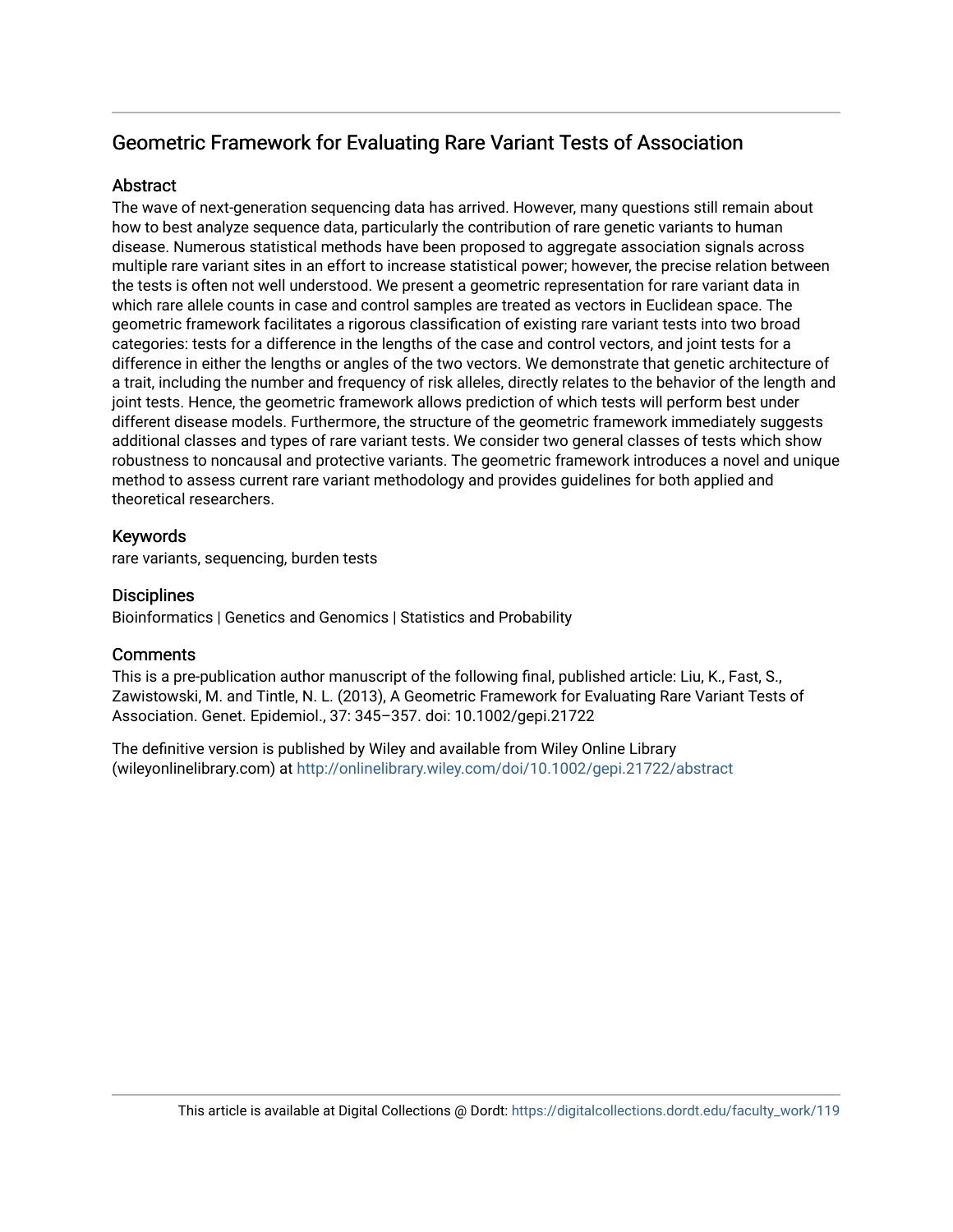#### **Title: A geometric framework for evaluating rare variant tests of association**

**Authors:** Keli Liu,<sup>1</sup> Shannon Fast,<sup>2</sup> Matthew Zawistowski,<sup>3,4+</sup> Nathan L. Tintle<sup>5+\*</sup>

- 1. Department of Statistics, Harvard University, Cambridge, MA, 20138, USA
- 2. Department of Mathematics, Statistics and Computer Science, St. Olaf College, Northfield, MN, 55057, USA
- 3. Department of Biostatistics, University of Michigan, Ann Arbor, MI, 48109, USA
- 4. Center for Statistical Genetics, University of Michigan, Ann Arbor, MI, 48109, USA
- 5. Department of Mathematics, Statistics and Computer Science, Dordt College, Sioux Center, IA 51250, USA

+These authors contributed equally to this work

**Running Title:** Geometric framework for rare variant tests

#### **Corresponding author:**

Dr. Nathan Tintle Department of Mathematics, Statistics and Computer Science Dordt College 498  $4<sup>th</sup>$  Ave. NE Sioux Center, IA 51250, USA Phone: 712-722-6264 Email: [nathan.tintle@dordt.edu](mailto:nathan.tintle@dordt.edu)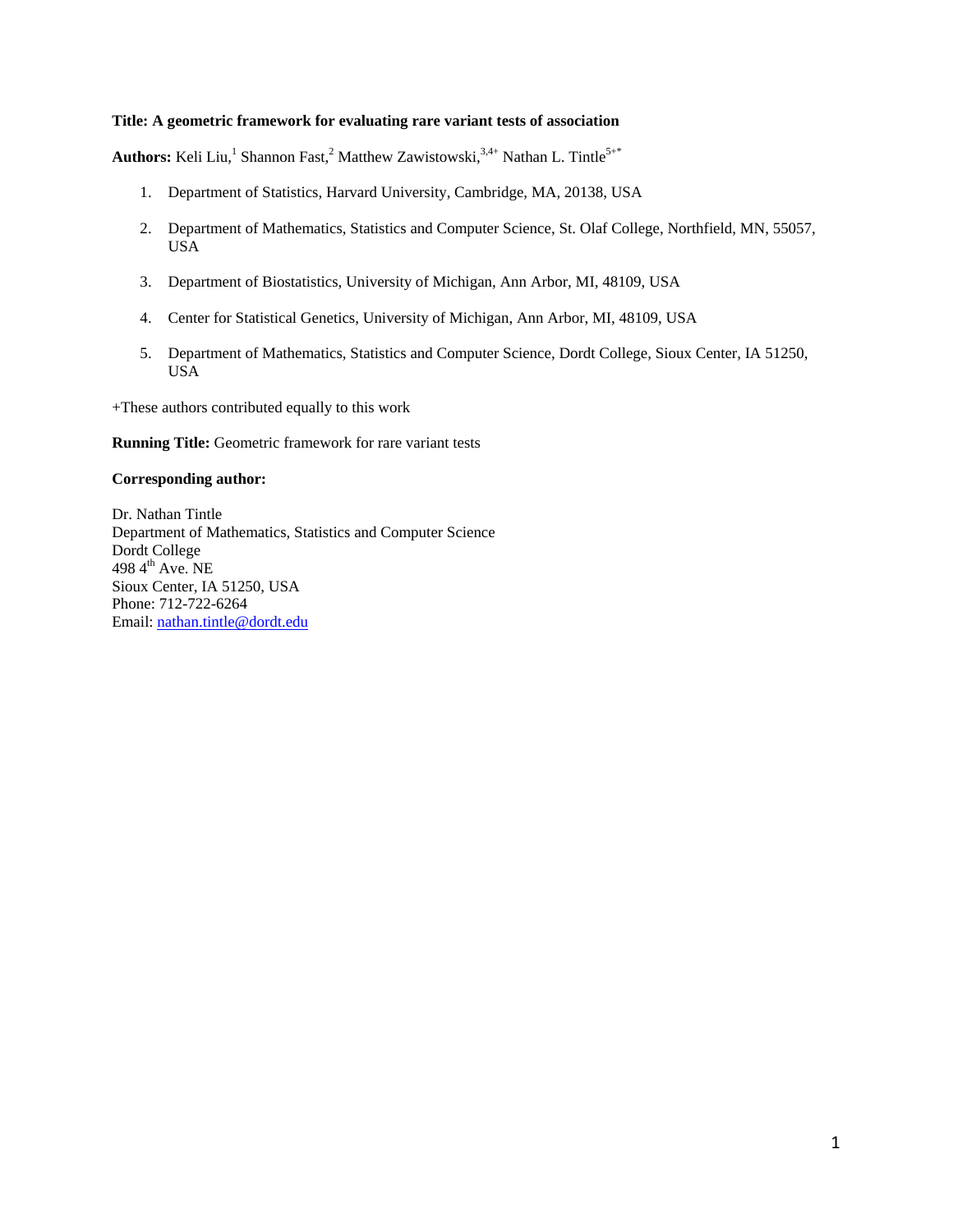#### **Abstract**

The wave of next-generation sequencing data has arrived. However, many questions still remain about how to best analyze sequence data, particularly the contribution of rare genetic variants to human disease. Numerous statistical methods have been proposed to aggregate association signals across multiple rare variant sites in an effort to increase statistical power; however, the precise relation between the tests is often not well understood. We present a geometric representation for rare variant data in which rare allele counts in case and control samples are treated as vectors in Euclidean space. The geometric framework facilitates a rigorous classification of existing rare variant tests into two broad categories: tests for a difference in the lengths of the case and control vectors, and joint tests for a difference in either the lengths or angles of the two vectors. We demonstrate that genetic architecture of a trait, including the number and frequency of risk alleles, directly relates to the behavior of the length and joint tests. Hence, the geometric framework allows prediction of which tests will perform best under different disease models. Furthermore, the structure of the geometric framework immediately suggests additional classes and types of rare variant tests. We consider two general classes of tests which show robustness to non-causal and protective variants. The geometric framework introduces a novel and unique method to assess current rare variant methodology and provides guidelines for both applied and theoretical researchers.

**Keywords:** rare variants; sequencing, burden tests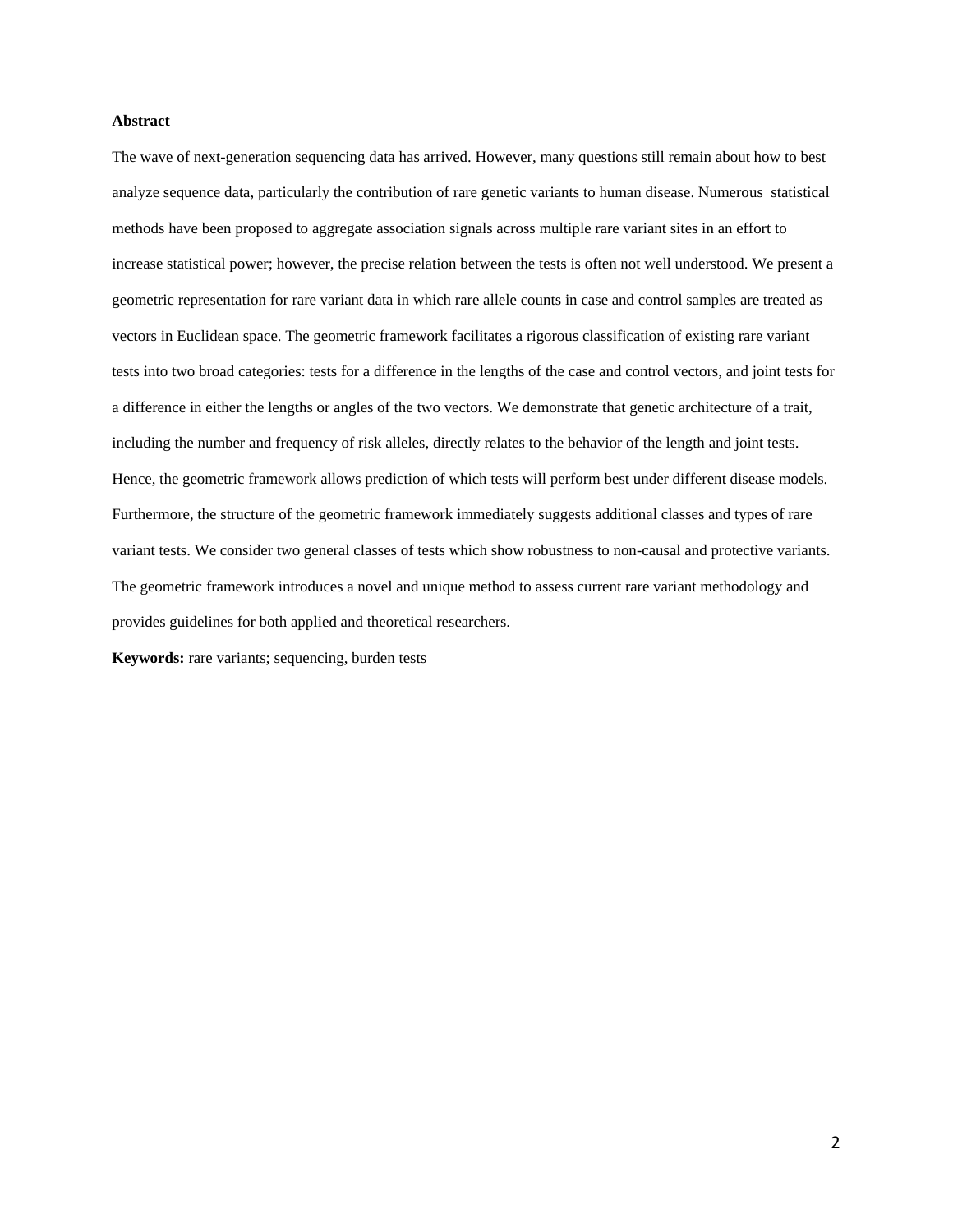#### **Introduction**

Several large sequencing efforts have established that an abundance of rare functional variation exists in the human population [1000 Genomes 2010; Nelson et al., 2012; Tennessen et al., 2012]. The preponderance of such variants and their potential deleterious impact make them candidates for putative risk variants contributing to complex disease in humans. Thus, the development of powerful statistical methods to analyze these rare genetic variants observed in next-generation sequencing data is a critical area of current research in human genetics. Traditional single marker tests used in genome-wide association studies (GWAS) lack sufficient power when applied to rare variants. Instead, many novel "gene-based" methods have been proposed with a common theme of combining association signals for multiple rare variants from the same gene into a single test of significance [Morgenthaler and Thilly, 2007; Li and Leal, 2008; Madsen and Browning 2009; Morris and Zeggini 2010; Zawistowski et al., 2010; Han and Pan, 2010; Price et al., 2010; Neale et al., 2011; Wu et al., 2011; Basu and Pan, 2011; Lin and Tang, 2011; Pan and Shen, 2011; Ionita-Laza et al. 2011, Feng et al., 2011, Zhang et al., 2011; Sul et al., 2011; Li et al., 2011; Dai et al., 2012, among others]. Several summaries and reviews of these methods are available [Asimit and Zeggini, 2010, Bansal et al. 2010, Dering et al. 2011, Cooper and Shendure 2011, Gibson 2012].

As reflected by the number and variety of proposed gene-based methods, there is no clear-cut strategy to combine the information from multiple sites into a single test statistic. The existing methods differ not only in how individual variants are summarized and weighted before being combined but also the assumptions on the underlying disease model. Not surprisingly, the performance varies dramatically among proposed methods. The consensus among several simulation based studies comparing performance between the gene-based tests is that there is no single best strategy for testing rare variants [e.g., Ladouceur et al. 2012, Basu and Pan 2011, Tintle et al. 2011, Luedtke et al. 2011, Sun et al. 2011]. Differences in the underlying disease models on which simulations are based, including frequency spectrum and effect sizes for risk variants, as well as analytic challenges such as inclusion of neutral variants all directly impact test performance. However, the severity of the effect differs amongst the proposed tests. Although the results of these simulation studies show that different tests are optimal for different scenarios, we often lack an intuitive understanding as to why certain methods perform the way that they do. For example, Basu and Pan [2011], after conducting an extremely comprehensive simulation study, conclude that while a particular variance components test appears to be the "best" across a variety of disease models, the result is "surprising and interesting."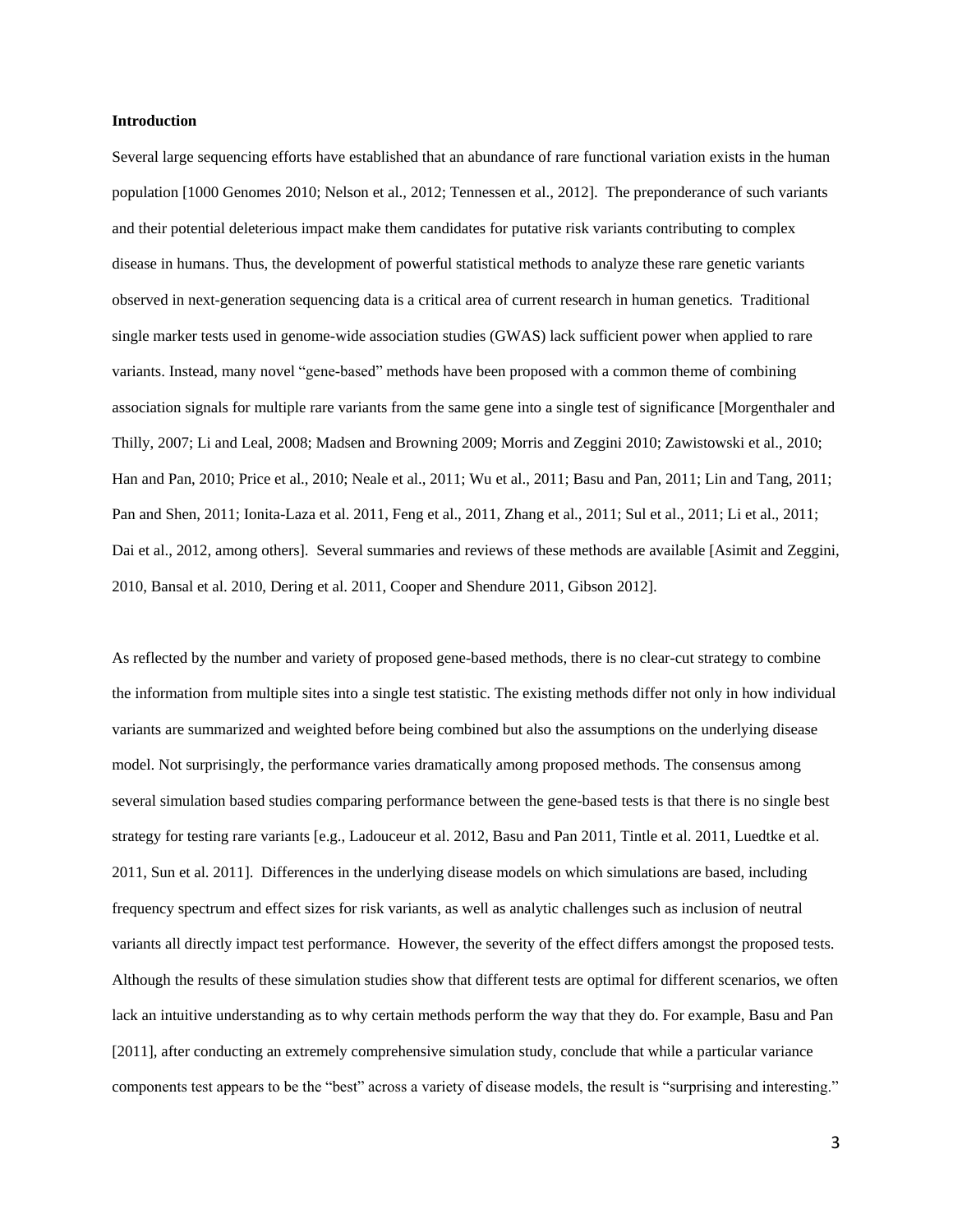Further complicating matters is that there have been relatively few published applications of gene-based rare variant tests on real data [e.g., Rivas et al. 2011, Torgerson et al. 2012], leaving us unsure about what types of rare variant genetic architectures exist in nature.

To address some of the gaps in our understanding of rare variant test performance, we introduce a novel framework for considering such tests. Specifically, we consider case-control sequence data as mathematical vectors in a geometric space and relate differences in rare variation between cases and controls to differences in the lengths and angles of vectors. Based on this geometric framework, we show that the null hypothesis of no association that is tested in gene-based rare variant tests can be decomposed into a compound geometric null hypothesis based on the lengths and angle between the vectors representing the case and control data. The geometric framework allows an intuitive classification of many existing tests into broad categories based on which portion of the compound null hypothesis is being tested. We show that within these categories, the general performance of individual tests is well predicted by the geometric properties of the case and control vectors. In turn, we describe how aspects of the underlying disease model and study conditions affect the geometry of the dataset, thus connecting test behavior to these more traditional study variables. We verify these analytic insights using simulation.

The main benefit of the geometric framework is that it provides a rigorous method with which to categorize existing rare variant tests. The classification helps to explain why certain tests perform more similarly than others and provides a means to evaluate new tests that are certain to be proposed in the future. In addition to a classification scheme, the geometric framework suggests additional tests of rare variant association unlike tests proposed to date. In particular, existing tests can be combined or modified to respond more optimally to differing distributions of neutral, risk and protective variants.

#### **Methods**

#### *I. The geometric framework*

Assume a dataset consisting of sequence information for a gene of interest in  $N^+$ cases and  $N^-$ controls. We restrict attention to a subset of *m* variable sites in the dataset that are putative risk variants satisfying some predefined minor allele frequency ( $MAF$ ) threshold and predicted functional annotation, for example  $MAF < 1\%$  and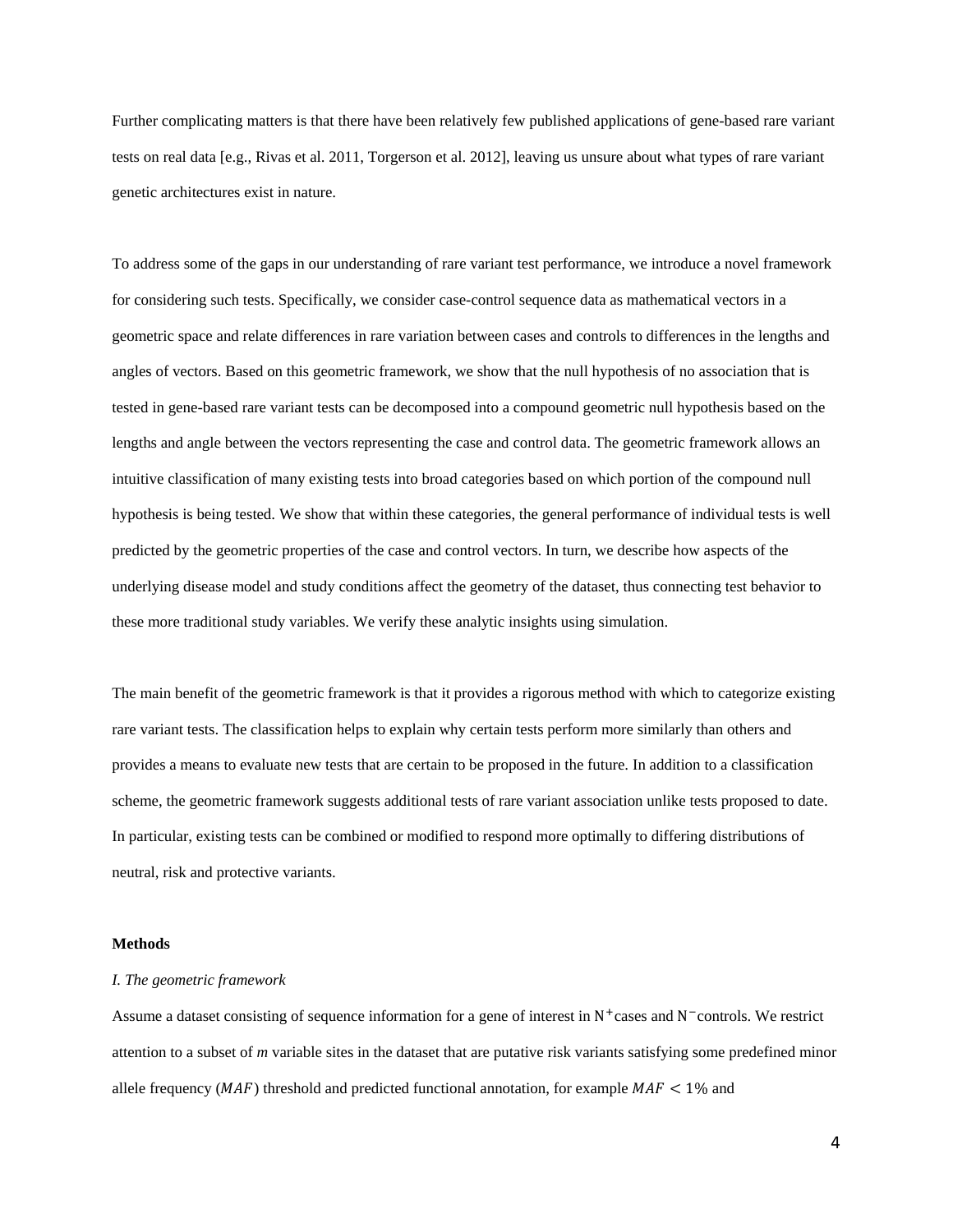nonsynonymous. Let  $c_i^+$  be the total number of rare alleles observed at site  $j = 1, ..., m$  among the cases. Similarly, let  $c_i^-$  be the total number of rare alleles observed at site  $j = 1, ..., m$  among the controls. Then we define  $f^+$  $(f_1^+, ..., f_m^+)$  to be the vector of maximum likelihood estimates of allele frequencies in cases at the *m* sites of interest, where  $f_i^+ = c_i^+/2N^+$ . Likewise, define  $f^-$  in the same manner for controls.

Assuming no genotype-phenotype association at the *j*<sup>th</sup> site leads to the familiar single marker null hypothesis of equal allele frequency in the populations of cases and controls, namely  $F_i^+ = F_i^-$ , where we let  $F_i$  be the population minor allele frequency at site *j*. Assuming the null hypothesis of no association holds for all *m* variable sites observed in the dataset, the null hypothesis that rare, putatively functional observed variation in the gene is not associated with disease risk can be formally stated as

$$
H_0: \boldsymbol{F}^+ = \boldsymbol{F}^- \langle \text{eq. 1} \rangle
$$

Now, consider  $F^+$  and  $F^-$  as mathematical vectors in *m*-dimensional space. Two vectors are equivalent if and only if both their magnitudes (lengths) and directions (angles) are equal. Thus, the null hypothesis  $F^+ = F^-$  in <eq. 1> is equivalent to the geometric compound null hypothesis,

$$
H_0
$$
:  $||\mathbf{F}^+||_p = ||\mathbf{F}^-||_p$  and  $\theta = 0$ ,  $\langle$ eq. 2>

where  $||x||_p = (\sum_{i=1}^n |x_i|^p)^{1/p}, p \ge 1$ , denotes the *L*<sup>*p*</sup> norm of a vector  $x = (x_1, x_2, ... x_n)$  and

 $\theta = \arccos\left(\frac{F^+ \cdot F^-}{\ln \frac{F^+ \cdot F^-}{\ln \frac{F^+ \cdot F^-}{\ln \frac{F^-}{\ln \frac{F^-}{\ln \frac{F^-}{\ln \frac{F^-}{\ln \frac{F^-}{\ln \frac{F^-}{\ln \frac{F^-}{\ln \frac{F^-}{\ln \frac{F^-}{\ln \frac{F^-}{\ln \frac{F^-}{\ln \frac{F^-}{\ln \frac{F^-}{\ln \frac{F^-}{\ln \frac{F^-}{\ln \frac{F^-}{\ln \frac{F^-}{\ln \frac{F^-}{\ln \frac{F^-}{\ln \frac{F^-}{\ln \frac{F^-}{\ln \frac{F$  $\frac{F+F}{\|F^+\|_2\cdot\|F^-\|_2}$  is the angle between the vectors  $\mathbf{F}^+$  and  $\mathbf{F}^-$ . In order to show that the null hypothesis in

 $\langle$ eq. 2> does not hold it is sufficient to show that either  $||F^+||_p \neq ||F^-||_p$  or  $\theta \neq 0$ . Thus, the null hypotheses

 $H_{0,Length}$ :  $||F^+||_p = ||F^-||_p$  and <eq. 3>  $H_{0.4nale}$ :  $\theta = 0$  < eq. 4>

are both necessary but not individually sufficient in order for  $\langle$ eq. 1 $>$  to hold.

Alternatively, two vectors are equivalent if the difference vector that connects their endpoints is the zero vector, in this case  $\mathbf{F}^+ - \mathbf{F}^- = (f_1^+ - f_1^-, \dots, f_m^+ - f_m^-)$ . Thus, a further reformulation of <eq. 1> is

$$
H_0: \mathbf{F}^+ - \mathbf{F}^- = \mathbf{0}.
$$
  $\langle$ eq. 5 $\rangle$ 

Since a vector  $x = 0$  if and only if  $||x||_p = 0$ , it is sufficient to show that  $||F^+ - F^-||_p \neq 0$  in order to show that  $\leq$ eq. 3 $>$  does not hold. Therefore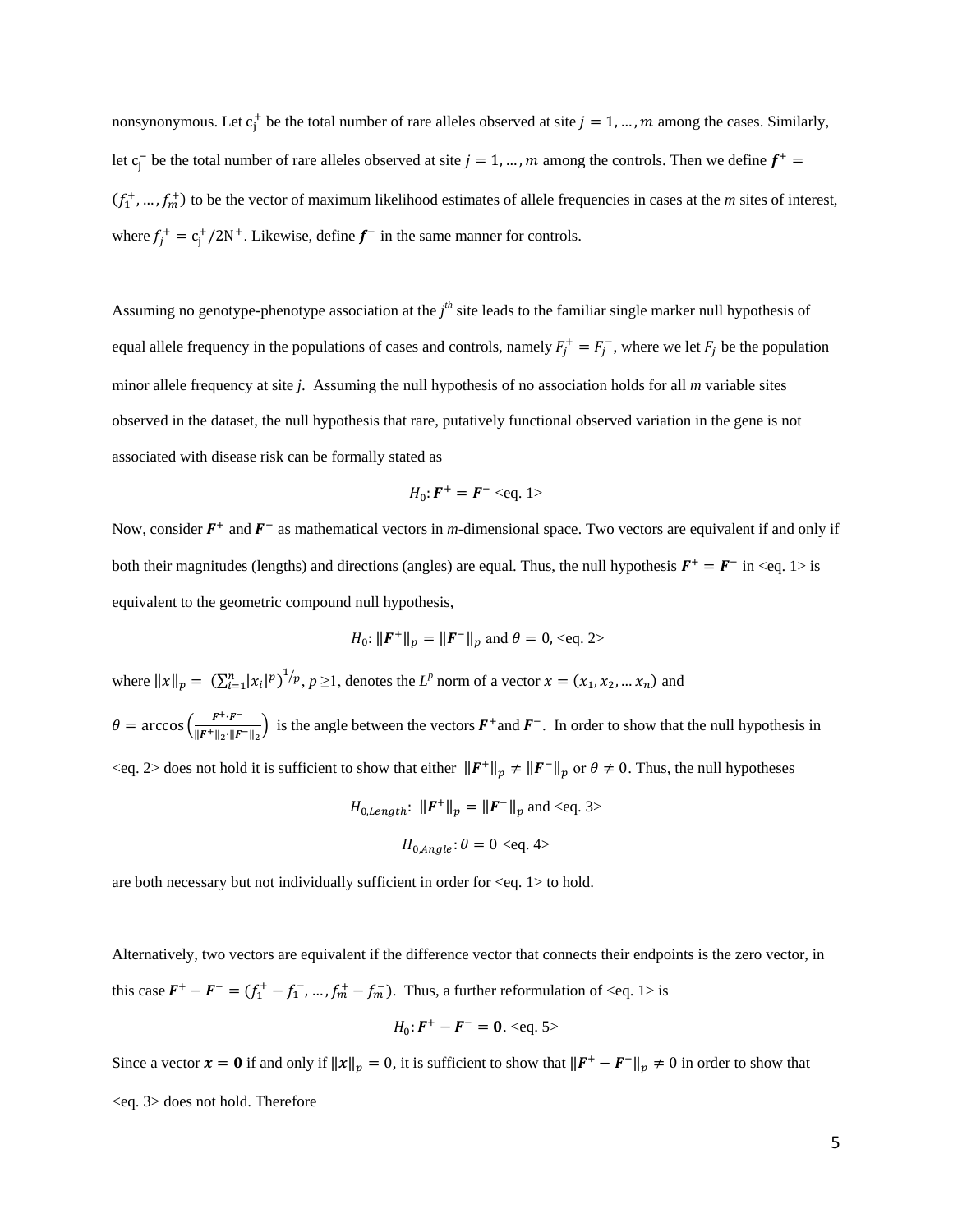$$
H_{0, \text{Joint}}
$$
:  $||F^+ - F^-||_p = 0$  

is equivalent to  $\langle$ eq. 1> and we refer to it as the joint null hypothesis since the difference vector  $F^+ - F^-$  jointly accounts for both the lengths and angle of the frequency vectors  $F^+$  and  $F^-$ . This is further illustrated by the fact that for  $L^2$ 

$$
\|\mathbf{F}^+ - \mathbf{F}^- \|_2^2 = (\|\mathbf{F}^+\|_2 - \|\mathbf{F}^-\|_2)^2 + 2 \cdot \|\mathbf{F}^+\|_2 \cdot \|\mathbf{F}^-\|_2 \cdot (1 - \cos(\theta)) < \text{eq.}
$$

Essentially,  $\langle$ eq.7> combines a comparison of the differences in the lengths of the two vectors  $F^+$  and  $F^-$  with an evaluation of the size of the angle,  $\theta$ , observed between  $\mathbf{F}^+$  and  $\mathbf{F}^-$ . Figure 1 gives a graphical rendering of the geometric framework in order to provide visual intuition about the behavior of length, joint and angle tests.

In the following sections, we show that many rare variant tests of the null hypothesis  $H_0: \mathbf{F}^+ = \mathbf{F}^-$  can be formally classified according to which geometric null hypothesis (eqs. 3, 4 or 6) is being tested (see Table 1).

#### *A. Length Tests*

We refer to rare variant tests of the null hypothesis  $H_{0,Length}$ :  $||F^+||_p = ||F^-||_p$  as length tests. Here we show two examples of published statistics that are length tests. The cumulative minor allele test [CMAT; Zawistowski et al. 2010] compares the total number of minor and major alleles in cases and controls across rare, functional variants within the same gene. Using our notation, the test statistic for CMAT is  $\Sigma_{CMAT} = \frac{N}{2(1 + N)}$  $\overline{c}$  $c^+(2N^- - c^-) - c^-(2N^+ - c^+)$  $\frac{c^{2N-1}}{(c^{+}+c^{-})(2N^{-}-c^{-}+2N^{+}-c^{+})},$ where  $c^+ = \sum_{i=1}^m c_i^+$ , which can be simplified to  $\sum_{CMAT} = k(||f^+||_1 - ||f^-||_1)$ , where *k* is a function of  $N^+$ ,  $N^-$ ,  $m$  and  $c = c^+ + c^-$ . The CMAT statistic is significant (as determined by permutation) when  $\Sigma_{CMAT}$ , and therefore  $||f^+||_1 - ||f^-||_1$ , becomes large.

Proportion regression [PR; Morris and Zeggini, 2010] uses a logistic regression framework to test for a rare variant association. Specifically, PR uses the model  $logit(\pi_i) = \alpha X_i + \beta \frac{r}{n}$  $\frac{n}{m}$  where  $X_i$  is a vector of p covariate values for the *i*<sup>th</sup> individual, *α* is the vector of marginal effects of the *p* covariates on the disease phenotype and  $r_i = \sum_{j=1}^{m} c_j$ is the total number of rare alleles possessed by the  $i<sup>th</sup>$  individual across the  $m$  variants. The score statistic  $(y - \hat{\pi}_0)'GG'(y - \hat{\pi}_0)$  is used to test  $H_0: \beta = 0$ , where *y* is a length *N* vector (*N*=total number of individuals in the study) of 0s and 1s, where 1=the individual is a case, 0 otherwise,  $\hat{\pi}_0$  is a vector of predicted disease probabilities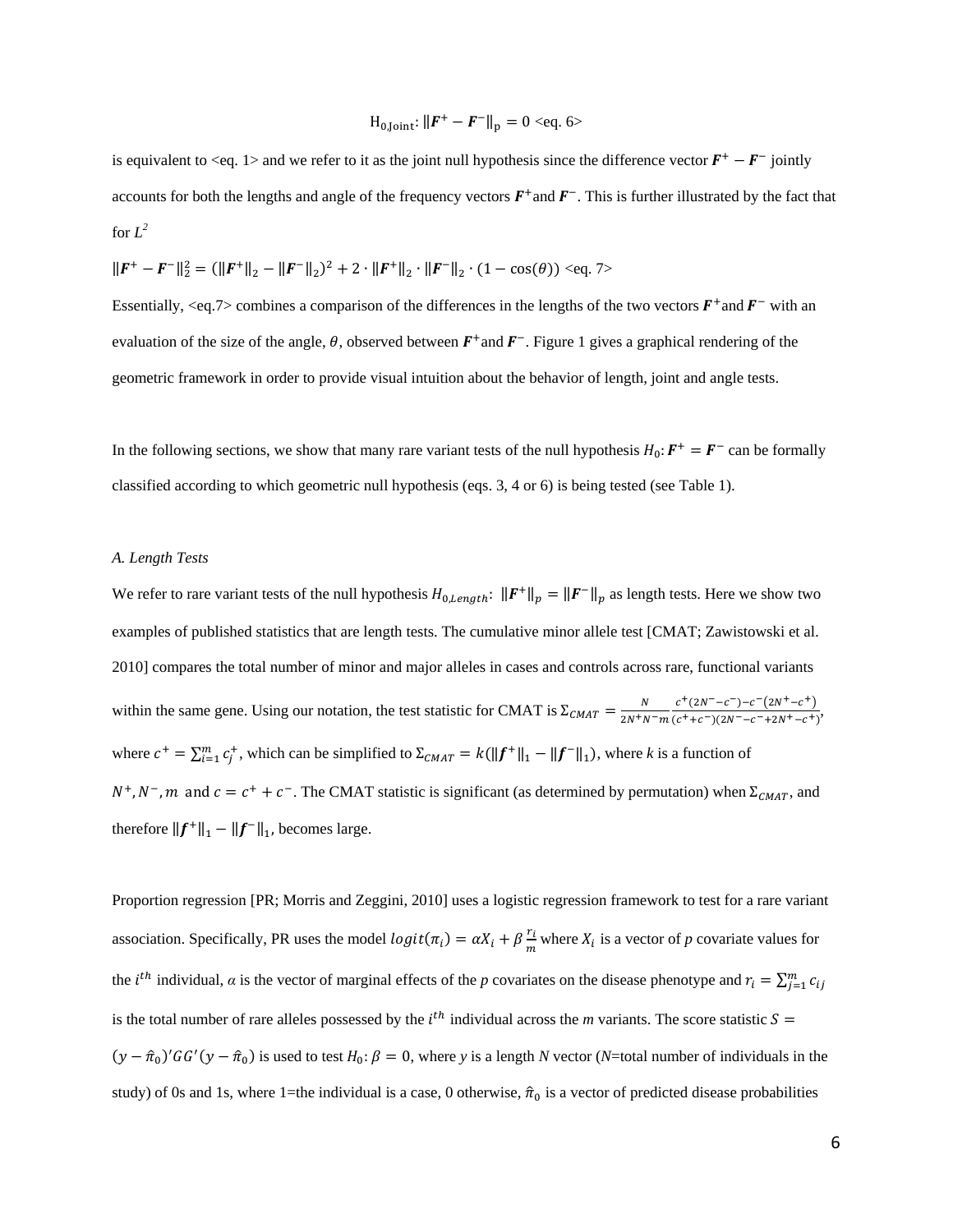estimated under the null logistic model, and G is a vector containing  $r_i/m$  for each of the N individuals in the study. Under the null hypothesis of no association (<eq. 1>), *S* is distributed as a one degree of freedom chi-squared random variable. For simplicity, consider the case of no covariates and an equal number of cases and controls, which yields  $\hat{\pi}_0 = \frac{1}{2}$  $\frac{1}{2}$  for all individuals. Then the PR score statistic can be written in terms of the vector length as follows

$$
S = (y - \hat{\pi}_0)'GG'(y - \hat{\pi}_0) \propto 4(y - \hat{\pi}_0)'GG'(y - \hat{\pi}_0)
$$
  

$$
= (2y - 1)'GG'(2y - 1)
$$
  

$$
= (G'y - G'(1 - y))'(G'y - G'(1 - y))
$$
  

$$
= \frac{N}{m^2} (\|f^+\|_1 - \|f^-\|_1)^2
$$

The null hypothesis  $H_0: \beta = 0$  will be rejected for large S, which occurs when  $||f^+||_1 \neq ||f^-||_1$ .

We identified a total of twelve recently proposed rare variant tests as length tests based on the fact that significance of the test statistics was equivalent to testing  $||f^+||_p \ne ||f^-||_p$  (*Appendix 1*). Many length tests have been referred to in the literature as "burden" tests or "collapsing" tests [e.g., Dering et al. 2011]. In general, length tests measure how rare an individual is based on some index of the individual's cumulative rare allele profile across all variants in the set. This can be viewed as measuring the overall disease "burden" or as "collapsing" all variants in the set. The aggregate level of burden within the cases is then compared to the aggregate burden in the controls to test for association.

#### *B. Angle Tests*

Tests of the null hypothesis  $H_{0,Angle}$ :  $\theta = 0$  are referred to as angle tests. To the best of our knowledge, no rare variant tests of this specific null hypothesis have been proposed. This is not necessarily a surprising observation because, as shown in *Figure 1*, if the case allele frequency vector,  $F^+$ , is a scalar multiple of the control allele frequency vector,  $F^-$ , as is the case when there is a consistent level of increased risk (the scalar multiple) across the set of variants, there will be no angle between the two vectors.

#### *C. Joint Tests*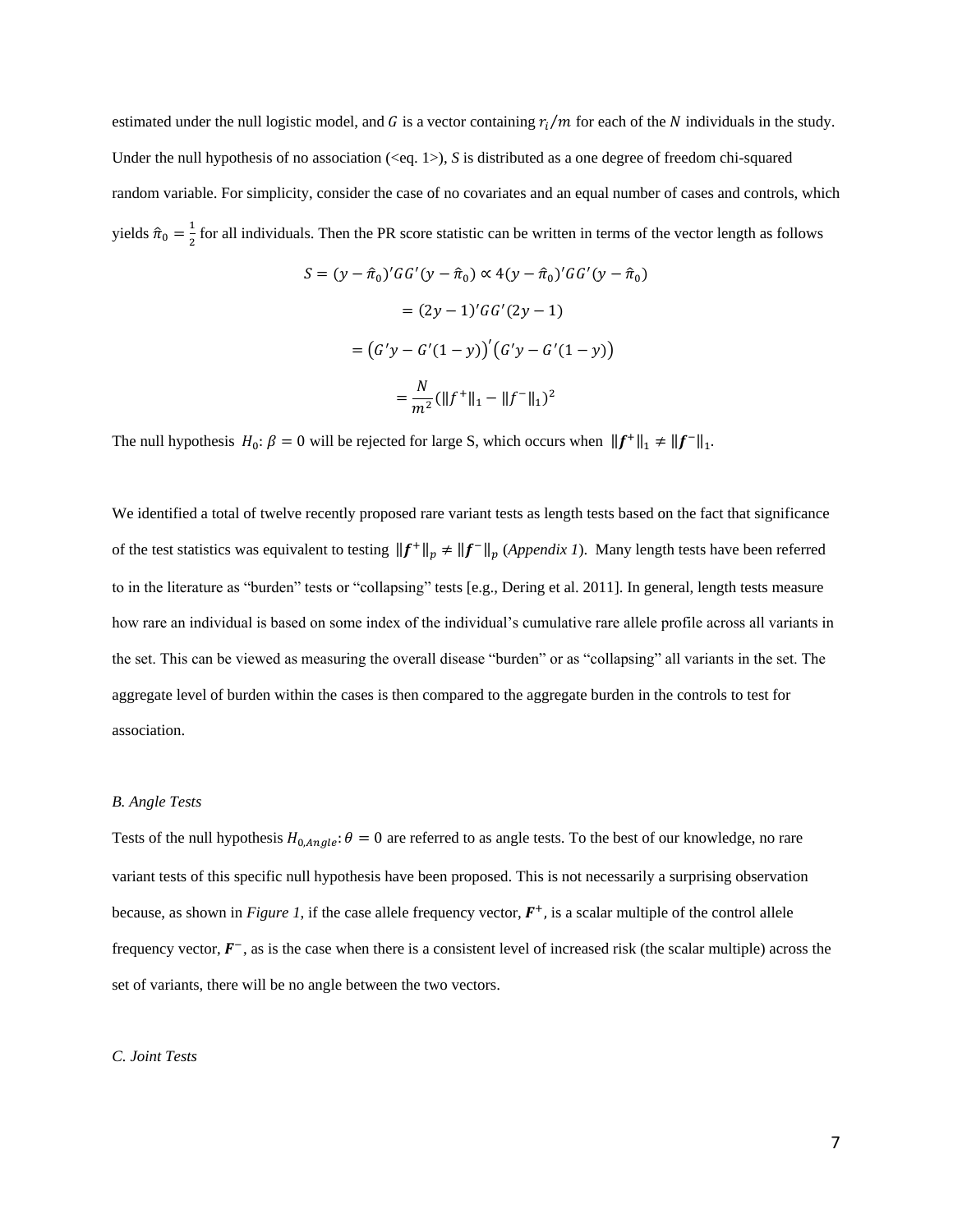We refer to rare variant tests of the null hypothesis  $H_{0, \text{Joint}}$ :  $||F^+ - F^-||_p = 0$  as joint tests since they jointly consider both the lengths and angles of the observed frequency vectors  $f^+$  and  $f^-$ . A common example of a joint test is the Sequence Kernel Association Tests [SKAT, Wu et al. 2011]. Using a scaled version of SKAT with a linear unweighted kernel, we see that the test statistic is  $(y - \hat{\pi}_0 1)' A A' (y - \hat{\pi}_0 1) \propto \left( \frac{N}{(M + \hat{\pi}_0 1)} \right)$  $\frac{N}{(N^+)(N^-)}\right)^2 (y - \hat{\pi}_0 1)'AA'(y)$  $\hat{\pi}_0$ 1) where *A* is an *N* x *m* genotype matrix containing the rare allele count of each individual at each site, *y* is an *Nx1* vector indicating disease status (1 or 0) and  $\hat{\pi}_0$  = the fraction of cases in the sample. We note that  $\left(\frac{N}{(M+1)^2}\right)$  $\frac{N}{(N^{+})(N^{-})}$   $\bigg)^{2}$  (y  $(\hat{\pi}_0 1)' A A' (y - \hat{\pi}_0 1) = \left(\frac{1}{N} \right)$  $\frac{1}{N^{+}}y-\frac{1}{N^{+}}$  $\frac{1}{N^{-}}(1-y)\right)^{\prime}AA^{\prime}\left(\frac{1}{N^{-}}\right)$  $\frac{1}{N^{+}}y - \frac{1}{N^{+}}$  $\frac{1}{N-}(1-y)$  =  $(f^+ - f^-)'(f^+ - f^-) = ||f^+ - f^-||_2^2$ .

Using similar rationale we classified six additional rare variant tests as joint tests (*Appendix 2*). Appendix 2 also illustrates how SKAT can be considered as a joint test for many, but not all, kernel choices.

Unlike length tests, joint tests do not "collapse" or measure the overall individual disease burden in cases as compared to controls. Instead joint tests, by evaluating the length of the difference between the case and control vectors, consider differences in case-control allele frequency on a variant-by-variant basis, and then combine the variant-by-variant differences to obtain a statistic.

#### *D. Novel tests suggested by the geometric framework*

In addition to providing clarity on existing tests of association, the geometric framework also suggests alternative rare variant tests of association. In the following two sections we describe two alternative, generalized classes of rare variant tests of association that are direct implications of the geometric framework.

#### *Alternative choice of norm*

As shown in the previous sections many length tests use  $p=1$ , while most joint tests use  $p=2$ . While these choices are natural due to asymptotic theory of resulting test statistics and typical conceptualizations of geometric spaces, the geometric framework suggests that the choice of norm, p, in  $||x||_p$  does not necessarily need to take values of 1 or 2. In particular, we can select any positive value for *p*, including infinity,  $\infty$ , where we define  $||x||_{\infty} = \arg max_i (x_i)$ . Thus, we define the following generalized length  $(L_p)$  and joint  $(J_p)$  test statistics, with arbitrary choice of norm, *p*, as  $L_p = ||f^+||_p - ||f^-||_p$  and  $J_p = ||f^+ - f^+||_p$ . Appendix 3 provides an overview of how to modify  $L_p$  and  $J_p$  to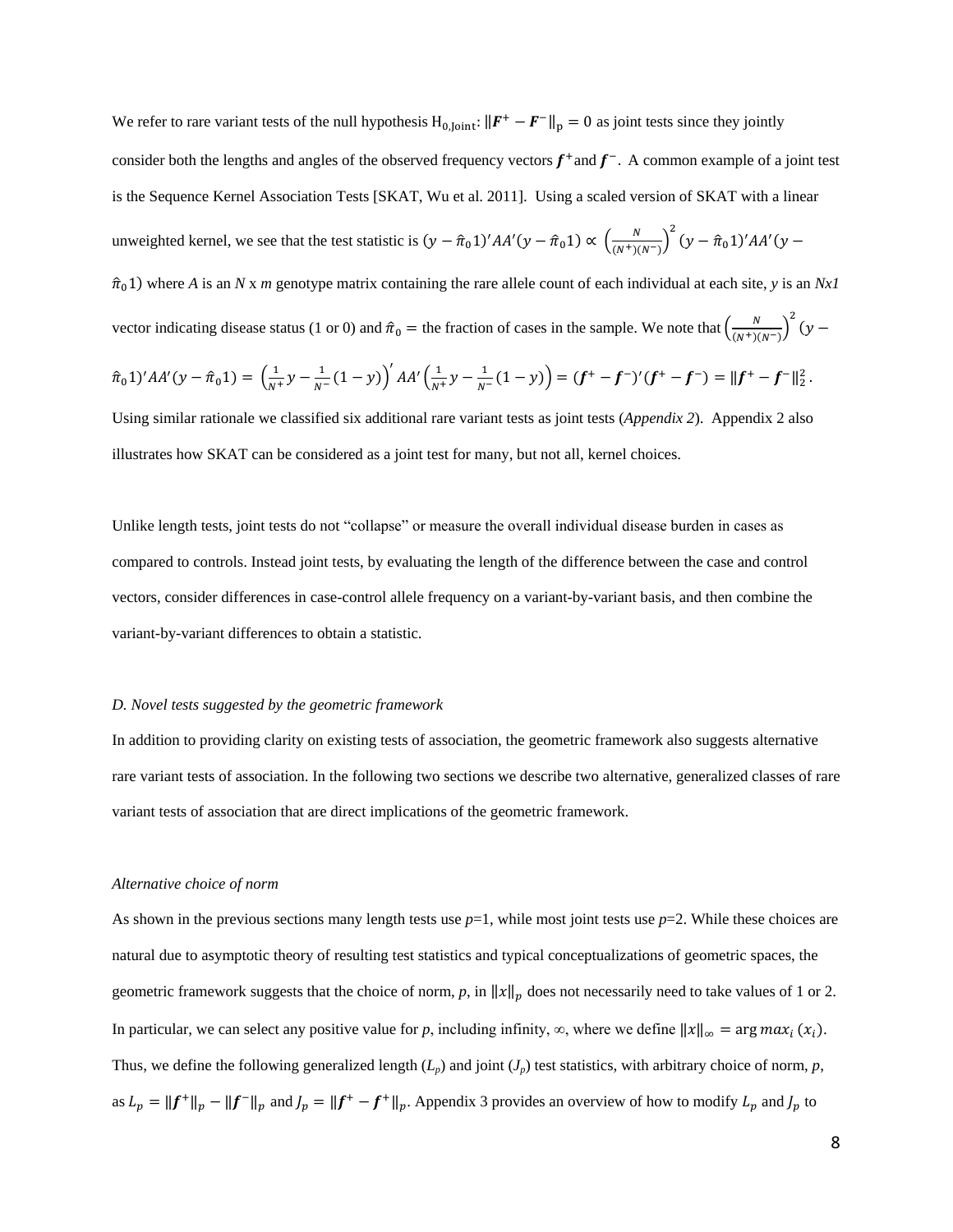handle covariates. Statistical significance is assessed via disease permutation. Note that  $L_1$  is approximately equivalent to CMAT and  $J_2$  is approximately equivalent to SKAT.

#### *Weighted length-angle test*

Another way the geometric framework can be used to generate new rare variant tests is by recognizing that length and angle tests represent two "extremes" in rare variant testing strategies. As noted earlier joint tests of the form  $||f^+ - f^+||_p$  weight the "length" and "angle" portions of the test statistic approximately equally. This is a reasonable, though not necessary, choice. We define the following generalized joint test statistic, *W*, which gives the ability to increase or decrease the length or angle portion of the test by modifying  $w_1$ , as well as giving control over the choice of norm used through choice of *p* and *q*.

$$
W(p,q,w_1) = w_1(||f^+||_p - ||f^-||_p)^2 + (w_1 - 1) \cdot 2 \cdot ||f^+||_q \cdot ||f^-||_q \cdot (1 - \cos(\theta))
$$

Again, statistical significance is assessed via disease permutation. Appendix 3 provides a covariate adjusted version of *W*.

#### *II. Simulation*

We use two main simulation studies to validate select findings from our analysis. In the first simulation study we simulate 1500 cases and 1500 controls according to the following disease architecture. There are two rare variants in the set, each with a minor allele frequency of 1% in the controls in the populations from which the samples are selected. The choice of two variants was made to optimally illustrate the behavior of length and joint tests. As we will demonstrate later (Results), results easily generalize to any number of variants, *m*. Variant one has a fixed relative risk of 1.25, and we change the relative risk of variant two to take values of 0.2, 0.4, 0.6, 0.8, 1.0, 1.2, 1.4, 1.6, 1.8, 2.0, 2.5 and 3.0, for a total of 12 separate settings. At each setting we simulated 1000 sets of data. Empirical power estimates are calculated as the percentage of the 1000 simulated sets yielding a p-value less than 0.05. Three length tests (CMC, CMAT and PR) and two joint tests (SKAT (linear kernel), and C-alpha) were applied to the simulated data. Significance was determined by asymptotic distributions or 1000 permutations, depending upon the availability of an asymptotic distribution for the test. A smaller follow-up study considered a select set of these relative risks (0.2, 0.6, 1.0, 1.4 and 2.0) and applied a weighted length/angle test (described later; *Results, C. Examples of further implications of the geometric framework)*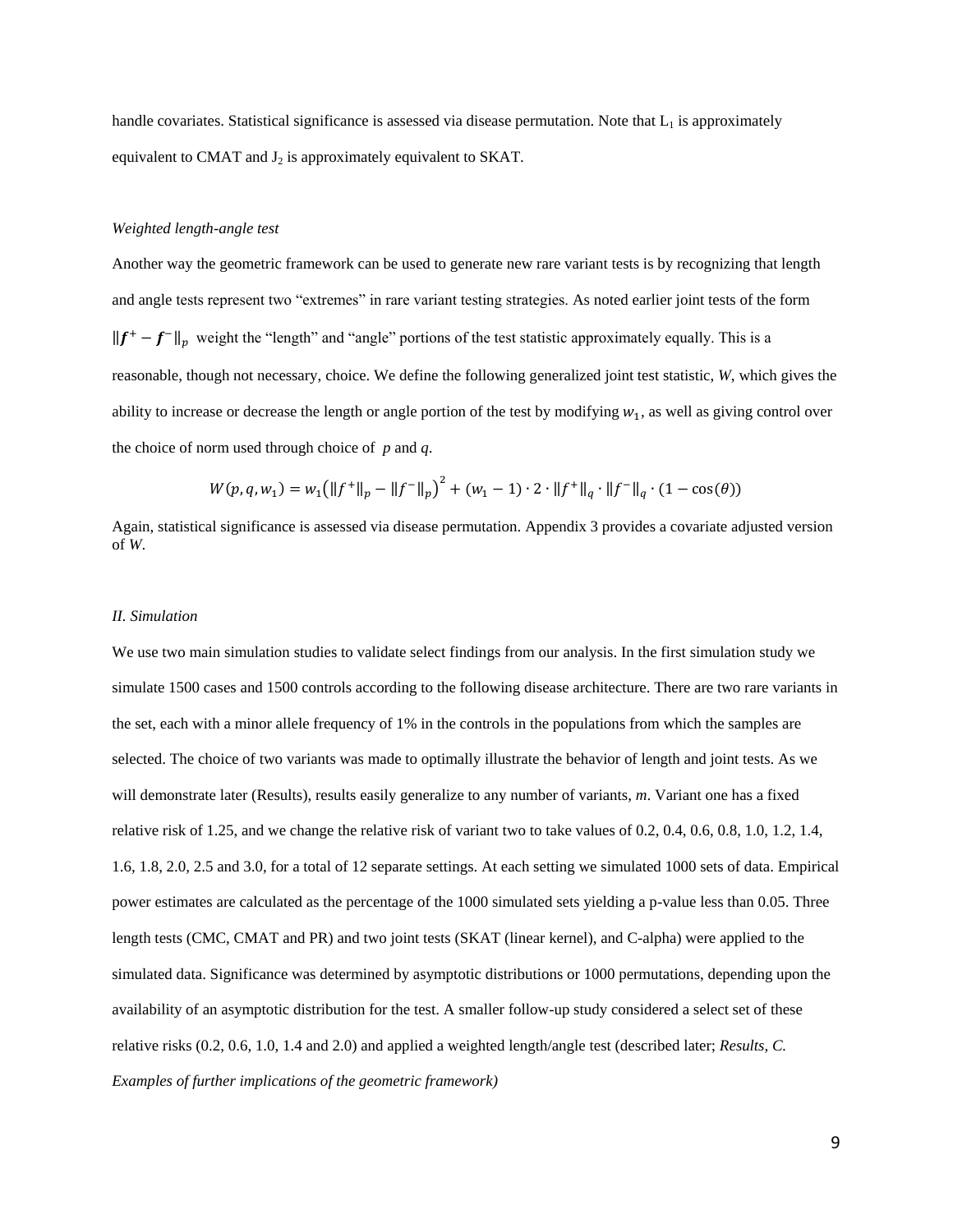In the second simulation study, we simulated 1000 cases and 1000 controls, according to the following disease model. We simulated eight causal variants: two with a minor allele frequency of 1%, and six with a minor allele frequency of 0.1% in the populations from which the samples are selected. All eight causal variants have a relative risk of 2.0. We then added increasing numbers of non-causal variants (in sets of 8, two at 1%/six at 0.1%). Ultimately, we considered 10 different simulation settings representing 0, 8, 16, 24, 32, 40, 48, 56, 64 and 72 noncausal variants in the set with the eight causal variants. Similar to the first simulation, we simulated 1000 sets of data at each setting to estimate empirical power. We considered four length test statistics,  $\left(\|f^+\|_p - \|f^-\|_p\right)^2$ , with  $p=1,2,4$  or  $\infty$ , and four different joint test statistics,  $||f^+ - f^+||_p$  with  $p=1,2,4$  or  $\infty$ , and where  $||x||_{\infty} = \max(|x_i|)$ . Significance of these eight test statistics was assessed using 1000 permutations of case-control status.

#### **Results**

We have classified the majority of rare variant tests into one of two types: length or joint tests. In the following sections, we (a) present simulation results illustrating how the behavior of length and joint tests follows patterns suggested by the geometric framework (b) provided a detailed analysis of test behavior in light of genetic architecture and (c) demonstrate two specific ways that the geometric framework can be used to suggest modifications to existing rare variant tests of association.

#### *A. Simulation results*

Figure 1 and the overview of the geometric framework in the Methods section suggested that length tests focus solely on testing the null hypothesis that there is no difference in the lengths of the two allele frequency vectors, namely  $||F^+||_p = ||F^-||_p$ , while joint tests focus on testing the null hypothesis that the length of the difference between the two allele frequency vectors,  $||F^+ - F^-||_p$  is zero. We used simulation to confirm that the behavior of these values directly corresponds to the power of both length and joint tests (Figure 2).

#### *B. Analytic insights into test behavior*

Having provided an overview of the geometric framework and suggested intuition behind the behavior of different classes (Figure 1), as well as simulation results confirming this intuition (Figure 2), in the following sections we will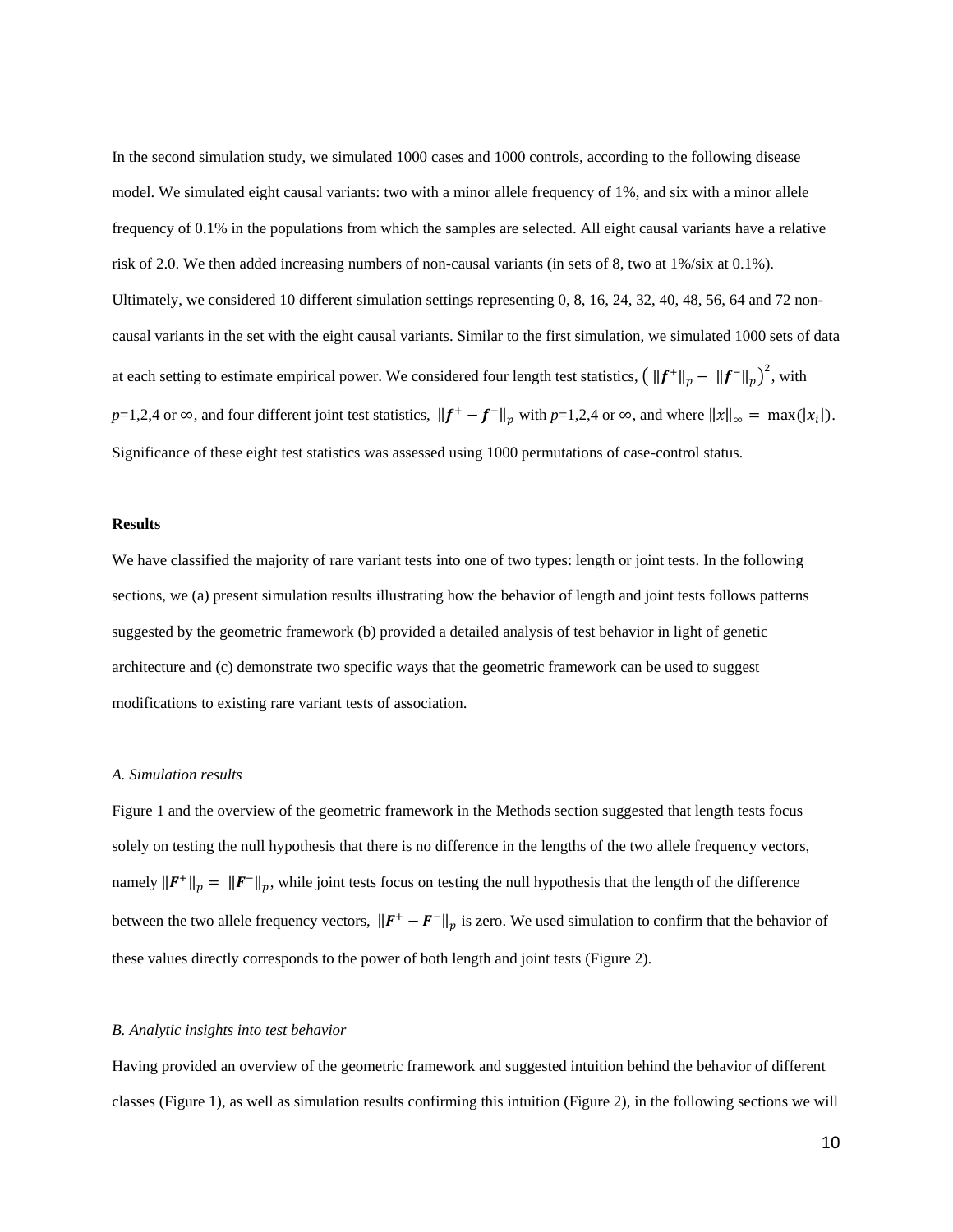explicitly demonstrate how genetic architecture affects the behavior of length, angle and joint tests. In particular we will explore how the three types of tests behave in relationship to three components of the genetic architecture of disease: (1) The relative risk of disease  $\lambda = (\lambda_1, \lambda_2, ..., \lambda_m)$ , where  $\lambda_i \approx F_i^+ / F_i^-$ , (2) the number of variants, *m*, in the gene and (3) the population minor allele frequencies at the  $m$  variant sites,  $\bm{F}$ .

#### *1. Changes in the relative risk distribution*

For low prevalence diseases,  $F_i^- \approx F_i$ , and  $F_i^+ \approx \lambda_i F_i$ , where  $\lambda_i$  is the relative risk of site *j*, and so  $\lambda_i > 1$  denotes a site where the rare allele increases disease risk,  $\lambda_j$ <1 denotes a site which reduces disease risk and  $\lambda_j$ =1 denotes a site that does not impact disease risk. We will use the terms risk, protective and non-causal site to denote these three cases, respectively.

#### *Length tests*

Length tests typically evaluate the difference between  $||f^+||_p$  and  $||f^-||_p$ , which is equivalent to comparing  $\left(\sum_{j=1}^m \left|\hat \lambda_j f_j\right|^p\right)$  $\frac{1}{p}$  to  $\left(\sum_{j=1}^m \left|f_j\right|^p\right)$  $\frac{1}{p}$  where  $\hat{\lambda}_j$  is the MLE of  $\lambda_j$ . If  $\mathbf{F}^+ = \mathbf{F}^-$ , then,  $\lambda = (\lambda_1, \lambda_2, ..., \lambda_m) = (1, 1, ..., 1) =$ and so,

$$
\left(\sum_{j=1}^{m} |\lambda_j F_j|^p\right)^{\frac{1}{p}} = \left(\sum_{j=1}^{m} |F_j|^p\right)^{\frac{1}{p}} < eq.8>
$$

The limitation of length tests described earlier is demonstrated explicitly here, since  $\lambda = 1$  is not a necessary condition for  $\ll$ eq. 8> to be true. In fact, there are an infinite number of values of  $\lambda$  which, for any given  $F$ , make <eq. 8> true, since <eq. 8> is an underdetermined equation (i.e. <eq. 8> is a single equation with *m* unknowns, namely  $\lambda_1, \lambda_2, ..., \lambda_m$  for  $m>1$ ). For example, consider the case where  $F_i = k$  for all *j*, and  $p=1$ . Then for any where  $\sum_{j=1}^{m} \lambda_j = m$ , <eq. 8> will be approximately true. In particular, if  $m=2$ ,  $\lambda_1=1.25$  and  $\lambda_2=0.75$ , then  $\sum_{j=1}^{m} \lambda_j$ and, so, <eq. 8> is true. This example demonstrates that, within a gene with multiple variants at similar MAF, there will be little difference in  $||f^+||_p$  and  $||f^-||_p$  if the relative risks cancel out because some variants are risk and other variants are protective. *Figure 2* illustrated this result.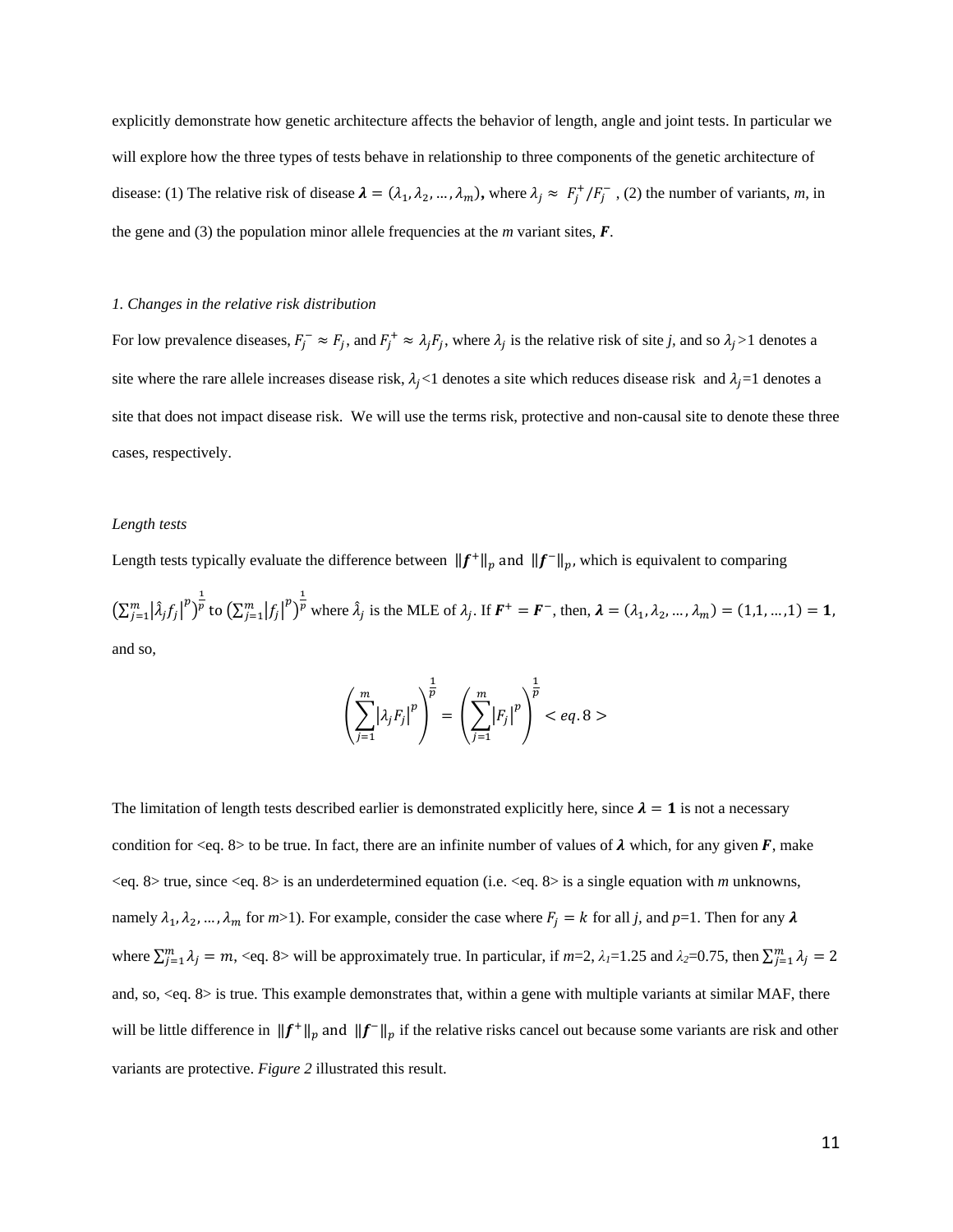Generally, a robust rare variant test of association will have the characteristic that the value of its test statistic will move farther from the null hypothesis value as  $|\lambda_j - 1|$  increases. However, for length tests the behavior of  $||f^+||_p - ||f^-||_p$  as  $|\lambda_j - 1|$  increases is variable. In situations where all variants are risk  $(\lambda_j > 1$  for all *j*) or all variants are protective ( $\lambda_j < 1$  for all j) the difference in the lengths of  $||f^+||_p$  and  $||f^-||_p$  will increase as  $|\lambda_j - 1|$ increases. However, in cases where there is a mix of protective and risk variants (some  $\lambda_i$  are  $>1$  and others are  $<1$ ), the behavior of  $||f^+||_p - ||f^-||_p$  may or may not increase. In particular, if  $||f^+||_p > ||f^-||_p$  then increasing any  $\lambda_j$ will increase the difference in lengths of  $||f^+||_p$  and  $||f^-||_p$ , whereas if  $||f^+||_p < ||f^-||_p$  decreasing any  $\lambda_j$  will increase the difference in lengths of  $||f^+||_p$  and  $||f^-||_p$ . Thus, length tests demonstrate a lack of robustness in the presence of mixes of risk and protective variants.

#### *Joint tests*

While length tests illustrate a lack of robustness in the presence of mixes of risk and protective variants, joint tests, in testing  $\|\mathbf{F}^+ - \mathbf{F}^-\|_p = 0$  do not have this same limitation. In general,  $0 = \|\mathbf{F}^+ - \mathbf{F}^-\|_p = (\sum_{j=1}^m |\lambda_j|)^p$  $\left(F_j\right)^{1/p} = \left(\sum_{j=1}^m F_j^p \middle| \lambda_j - 1 \middle| \right)^{1/p}$ , which is true if and only if,  $|\lambda_i - 1|^p = |k_i|^p = 0$  for all  $j=1,...,m$  <eq. 9>

where  $\lambda_i = 1 + k_i$ , and  $k_i$  can be interpreted as the "risk deviation.". <Eq. 9> is only true if and only if  $\lambda_i = 1$  for all *j*, alternatively  $k_i = 0$  for all *j*, which is true if and only if  $F^+ = F^-$ . Thus, a joint test which considers  $||f^+||$  $f^-\|_p$  equals 0 (the null hypothesis value) exactly when the null hypothesis is true. Alternatively, joint tests can be interpreted as finding the length of the allele frequency weighted risk deviations since  $||F^+ - F^-||_p = ||Fk||_p$ . Implicitly, joint tests, unlike length tests, do not allow risk deviations to cancel out. Furthermore, it is clear from  $\ll$ eq.9> that joint tests are robust to mixes of risk and protective variants since the value of  $||f^+ - f^-\||_p$  will increase as  $|\lambda_j - 1|$  increases. *Figure 2* provides an example of this behavior.

#### *Angle tests*

Our results thus far suggest that handling mixes of protective/risk variants may be problematic for length tests, while joint tests more appropriately handle mixes of protective/risk variants. Thus, since joint tests are testing a combined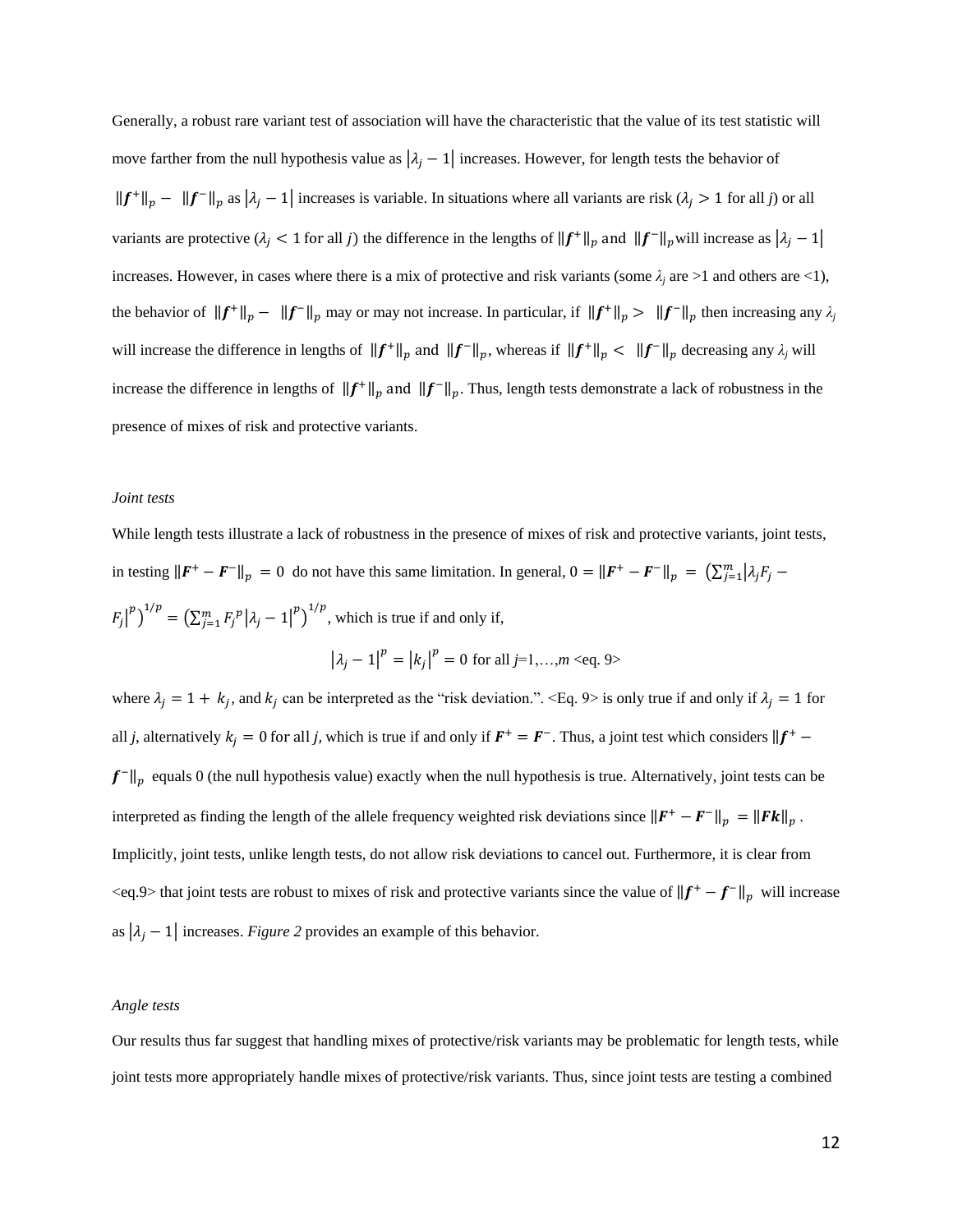hypothesis which considers both length and angle differences in the vectors (see *Methods*), this suggests that angle tests might be robust to mixes of protective and risk variants.

To test this claim, note that when the null hypothesis  $(F^+ = F^-)$  is true, there is no angle between the two vectors

 $(\theta = 0)$ . When  $\theta = 0$ , then  $\mathbf{F}^+ \cdot \mathbf{F}^- = ||\mathbf{F}^+||_2 \cdot ||\mathbf{F}^-||_2$ , or alternately,  $\sum_{j=1}^m \lambda_j F_j^2 = \sqrt{\sum_{j=1}^m (\lambda_j F_j)^2} \sqrt{\sum_{j=1}^m (F_j)^2}$ .

But, we note that if  $\lambda = l$  ( $l > 0$ ; a constant value for all  $\lambda_i$ ) then

$$
\sqrt{\sum_{j=1}^{m}(\lambda_{j}F_{j})^{2}}\sqrt{\sum_{j=1}^{m}(F_{j})^{2}}=\sqrt{\sum_{i=1}^{m}\sum_{j=1}^{m}(\lambda_{i}F_{i})^{2}(F_{j})^{2}}=l\sqrt{\sum_{i=1}^{m}\sum_{j=1}^{m}(F_{i})^{2}(F_{j})^{2}}=l\sqrt{(\sum_{j=1}^{m}F_{j}^{2})^{2}}=l(\sum_{j=1}^{m}F_{j}^{2}).
$$

Thus, there is no angle between vectors  $\mathbf{F}^+$  and  $\mathbf{F}^-$  whenever  $\lambda = l$ , not only when the null hypothesis is true (*l*=1). In general, larger angles will occur as the values of *λj* become increasingly different (spread out), as will occur when there are mixes of risk and protective variants. However, when values of  $\lambda_i$  are not that different, there will be little difference in the angle between the two vectors, even if the values of  $\lambda_i$  are different than 1. Thus, importantly, sets of variants showing consistent levels of risk or consistent levels of protection will yield minimal angles between the case and control allele frequency vectors. For example, if all variants in the set had a relative risk of  $2 (\lambda = 2)$  there would be no angle between the two vectors; refer also to Figure 1c. Hence, angle tests, like length, show lack of robustness to a plausible scenario for the values of  $\lambda$ .

#### *2. Changes in minor allele frequency*

In the previous section, we described how changes to the relative risk distribution impact length, angle and joint tests. With these results in mind, we now turn our attention to how changes in the minor allele frequency vector,  $\bf{F}$  impact the general behavior of length and joint tests.

Increasing the minor allele frequency,  $F_i$ , at a particular site  $j$ , will have different effects on the difference in lengths of the case and control allele frequency vectors,  $||f^+||_p - ||f^-||_p$ , depending upon the value of  $\lambda_j$  and the starting value of  $||f^+||_p - ||f^-||_p$ . In particular, increasing  $F_j$  for a risk variant  $(\lambda_j > 1)$  will increase the value of  $||f^+||_p$  $||f||_p$  if  $||f^+||_p - ||f^-||_p > 0$  before the change. Increasing  $F_j$  for a protective variant  $(\lambda_j > 1)$  will decrease the difference in lengths, and when  $\lambda_i = 1$ , changing  $F_i$  does not change the difference in lengths. In contrast, for joint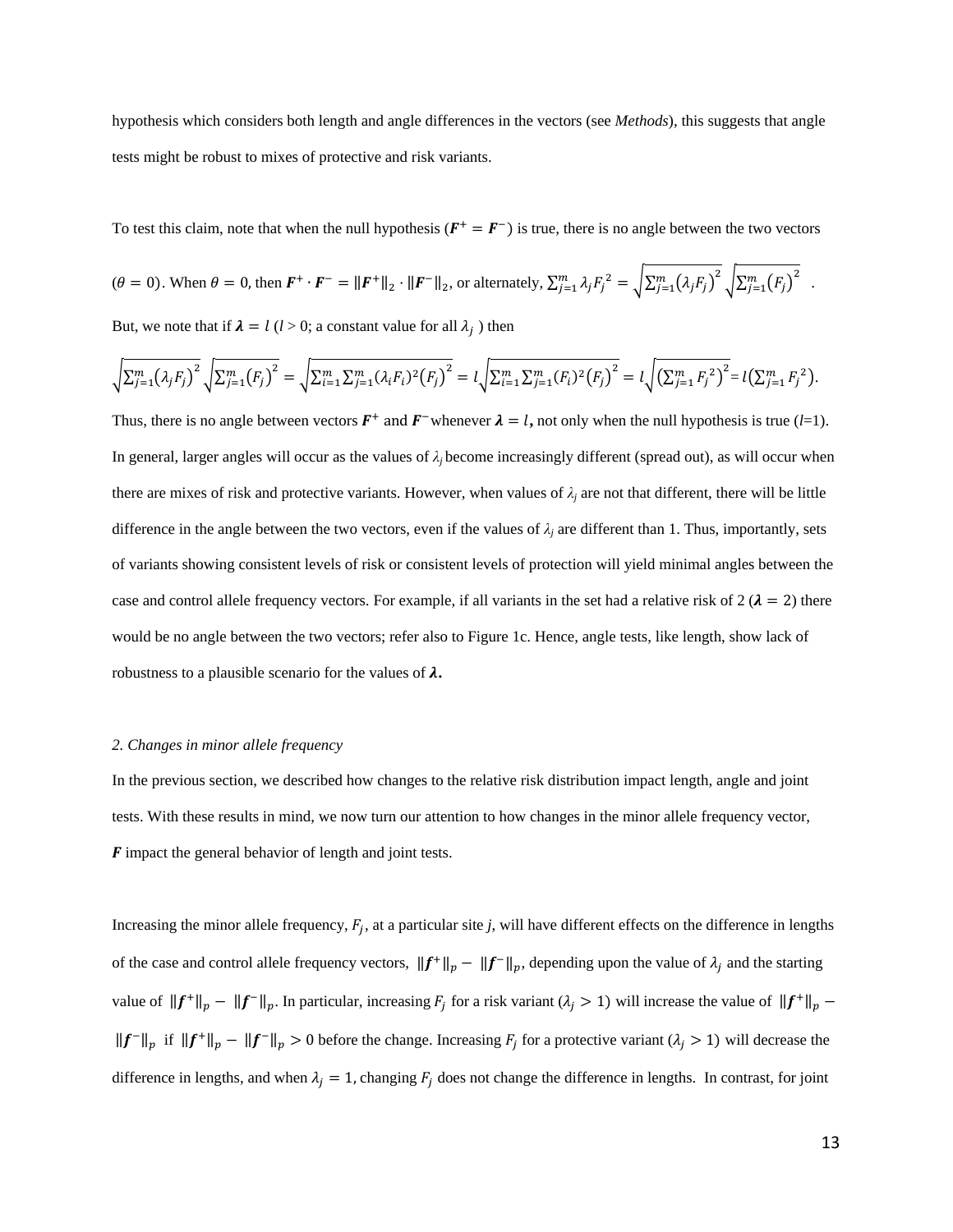tests, the impact of minor allele frequency, F, on  $||f^+ - f^-||_p$  is straightforward. Simply stated, since  $||f^+ - f^-||_p$  $=\left(\sum_{j=1}^m F_j^{\ p}\middle| \lambda_j-1\right]^p\right)^{1/p}$ , increases to the minor allele frequencies  $F_j$  will always increase the value of  $\left\| \bm{f}^+ - \bm{f}^-\right\|_p$ , regardless of  $\lambda$ .

#### *3. Number of variants*

For length tests, the impact of increasing the number of variants, *m*, in the set is straightforward. Simply stated, if the length of the case vector ( $||f^+||_p$ ) is greater than the length of the control vector ( $||f^-||_p$ ) before adding the additional variant, then if the additional variant has  $f_i^+ > f_i^-$ , the difference in lengths will increase whereas if  $f_i^+ < f_i^-$  the difference in lengths will decrease. The addition of non-causal variants will, on average, increase both the case and control vectors a similar amount and, thus, have no impact on the difference in lengths. However, for joint tests, the value of  $||f^+ - f^-||_p = (\sum_{j=1}^m f_j^p |\lambda_j - 1|^p)^{1/p}$  will increase with the addition of each causal variant  $(\lambda_j \neq 1)$  and, on average, remain the same for non-causal variants  $(\lambda_j = 1)$  that are added to the set being tested.

#### *C. Examples of further implications of the geometric framework*

In the previous sections we have described how the geometric framework provides direct insight into the behavior of length and joint tests. The geometric framework also suggests alternative rare variant tests of association, with predictable behavior. Earlier, we proposed two generalized tests suggested by the geometric framework. In the following two sections we describe the behavior of these tests on simulated data.

#### *1. The impact of the choice of norm, p*

Earlier, we proposed generalized length and joint test statistics,  $L_p$  and  $J_p$ , which allowed researchers to select any positive value,  $p>0$  or  $\infty$ , for p. We now explore the behavior of these test statistics as a function of the choice of norm, *p*.

In most realistic situations, a fraction of the *m* variants will have  $\lambda_j = 1$  since it is difficult to identify, *a priori*, which of the variants in a set are causal ( $\lambda_i \neq 1$ ). Thus, in the observed sample, many of the estimated relative risks will be different from 1 only by chance—not reflecting a population relative risk different than 1. Intuitively, by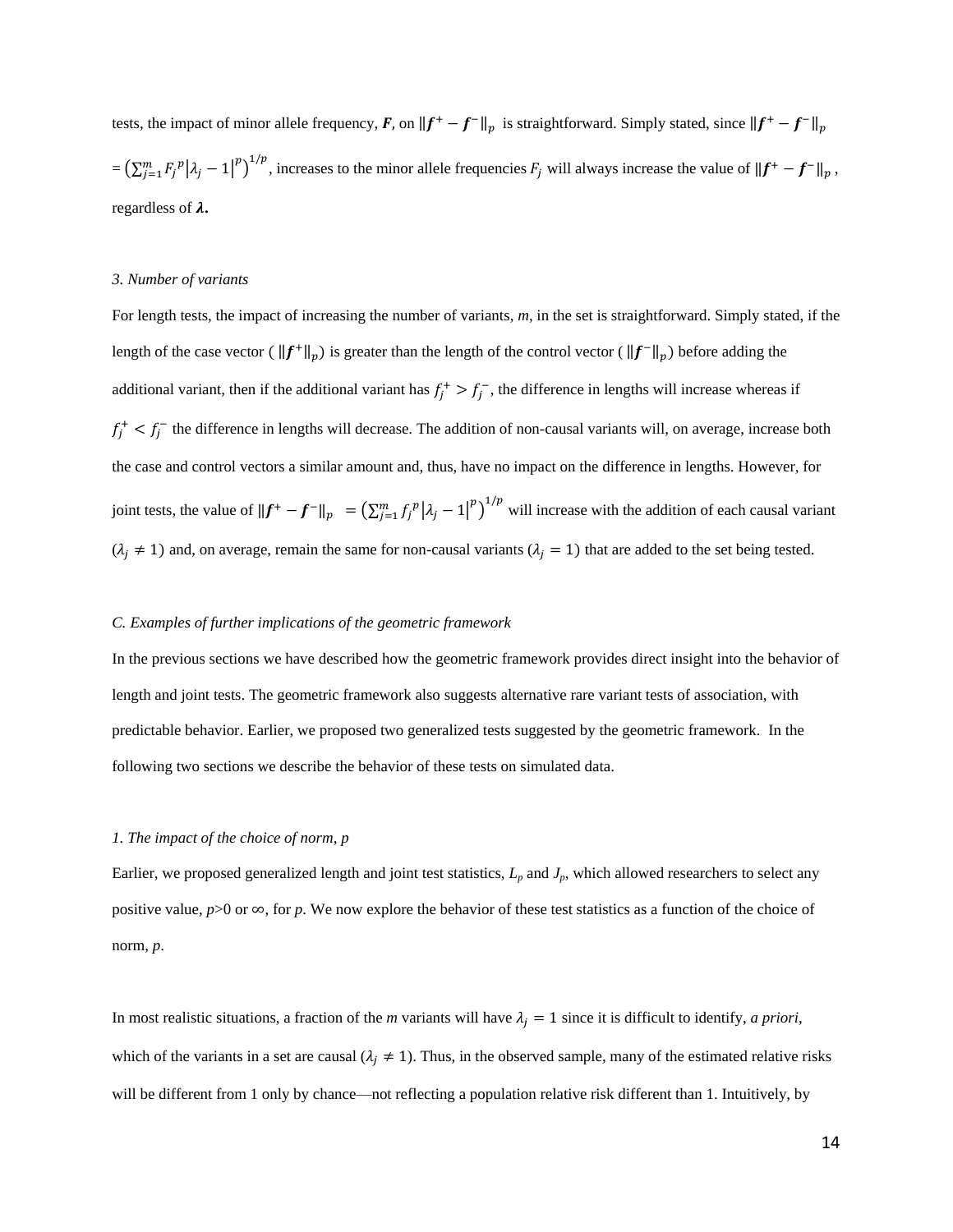increasing *p*, we are able to mitigate the effect of non-causal sites on the test statistic, by, in essence, up-weighting larger observed effects. Ultimately, this translates into a mitigation of decreased power from the addition of noncausal sites, as seen in *Figures 3a and 3b* for *L<sup>p</sup>* and *Jp*, respectively. Importantly, we see a complete reversal in the ordering of most powerful tests as we move from 0 to 72 non-causal sites for the length test, and a near complete reversal for the joint test.

The intuition in Figure 3 can be confirmed by looking more carefully at the formulation of the test statistics. For *Jp*, in all cases, increasing p, means that larger allele frequency weighted risk deviations,  $f_j^p |\hat{\lambda}_j - 1|^p$ , are counted proportionally more in  $J_p = ||f^+ - f^-||_p = \left(\sum_{j=1}^m f_j^p \left|\hat{\lambda}_j - 1\right|^p\right)^{1/p}$ . For *L*, a similar result also holds. Consider a case where the allele frequency at all variant sites is constant,  $f_j = f$  for all *j*. Then,  $L_p = ||f^+||_p - ||f^-||_p$  $(f^p \sum_{j=1}^m |\hat{\lambda}_j|^p)$  $\frac{1}{p} - (mf^p)^{\frac{1}{p}} = f(\sum_{j=1}^m |\hat{\lambda}_j|^p)$  $\frac{1}{p} - f(m)^{\frac{1}{p}} = f\left( \left( \sum_{j=1}^{m} |\hat{\lambda}_j|^p \right) \right)$  $(\frac{1}{p} - (m)^{\frac{1}{p}})$ . Thus, if all  $\lambda_j > 1$ , increasing

*p* means that variants with larger estimated risk will be counted proportionally more when finding the difference in lengths. In situations where *f* is not constant, the same general result holds, but may be mitigated or exacerbated based on the allele frequencies of the non-causal and causal variants. Thus, higher choices of norms exhibit more robustness to the inclusion of neutral variants by upweighting larger effects and downweighting weaker effects observed in the sample data.

#### *2. Fine-tuned combinations of length and joint tests*

Earlier, we defined  $W(w_1, p, q) = w_1 (||f^+||_p - ||f^-||_p)^2 + (w_1 - 1) \cdot 2 \cdot ||f^+||_q \cdot ||f^-||_q \cdot (1 - \cos(\theta))$ . Thus,  $W(w_1, p, q)$  gives more fine-tuned control over the contribution of length and angle differences to the test statistic. Most joint tests implicitly let  $w_1$ = 0.5. Figure 4 illustrates that more powerful tests can be obtained for particular relative risks by modifying  $w_1$ .

#### **Discussion**

Observing all variation in large genetic datasets is fast becoming a reality due to high throughput sequencing technologies. However, an open question is how to best use these datasets in order to test for association between rare variants and phenotypes of interest. The current strategy is to simultaneously analyze multiple rare variants in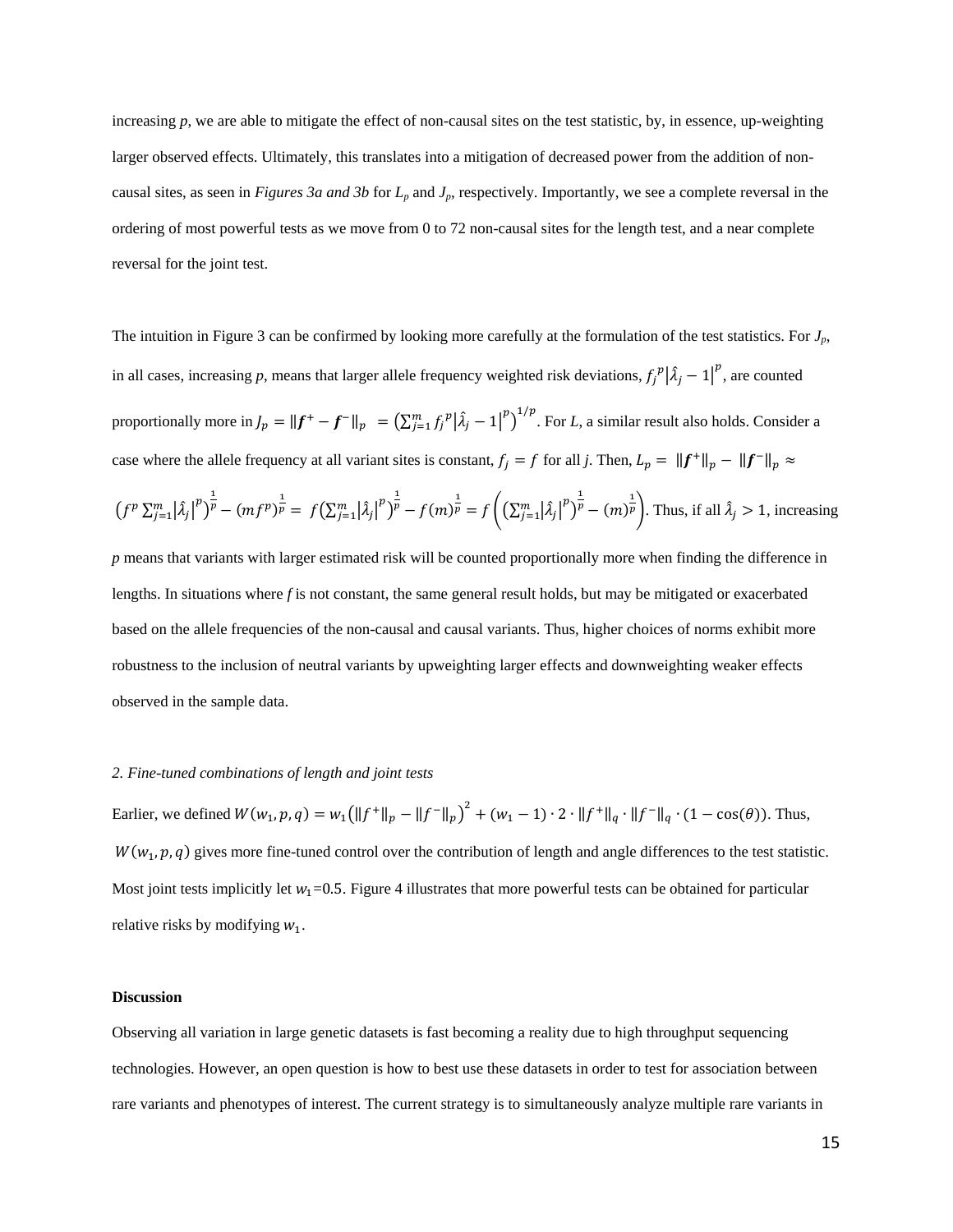the same gene in a single statistic, with at least 18 such methods having been proposed to date. While the underlying intuition for some tests provides a means for determining which are similar, in other cases it is less obvious how they are related. Here, we have derived a formal geometric framework that provides a rigorous method for comparing many existing rare variant tests. Further, we have identified strategies to increase statistical power both by adjusting features of existing tests and by combining existing tests with different properties.

When placed in context of this geometric framework, we find that the major distinguishing characteristic of rare variant tests is how they handle variants with opposing directions of effect. The geometric framework differentiates between tests that are robust to a mix of risk and protective variants (joint tests) and those that are most powerful when all causal variants have the same direction of effect (length tests). While this distinction was previously known to exist, we are now able to attribute the difference in performance to a theoretical difference in the underlying null hypotheses of the respective tests. By decomposing the compound null hypothesis of no phenotype association within a set of multiple rare variants into simple null hypotheses, it becomes clear that a "rare variant association" can be interpreted in different fashions. Namely, a rare variant association can be either a difference between cases and controls in the cumulative frequency of all rare alleles as assumed by the length tests, or a pattern of frequency differences for individual variants as assumed by the joint tests. Both definitions of rare variant association are entirely reasonable and there are likely to be traits and susceptibility genes that satisfy each definition.

We classified many existing rare variant tests according to the geometric framework, including the most common and cited methods; most could be categorized as either a length or a joint test. Thus, despite the number and seeming diversity of rare variant tests proposed to date, they are actually quite similar in philosophy. However, we did observe some tests which did not obviously fit the geometric framework; for example, Bayesian approaches [Quintana et al. 2011; Yi and Zhi 2011], extensions of single-marker methods [Li, Zhang and Yu 2010] and other approaches [Wu et al. 2011 with a non-additive kernel]. We do not view the existence of such methods as a limitation of the geometric framework, but rather a dramatic shift in methodology from what has largely been developed to date. If a test satisfies the definition of neither a length nor a joint test, it could benefit the field as it would introduce alternative interpretations of the rare variant problem and potentially improve our ability to discover rare variant associations.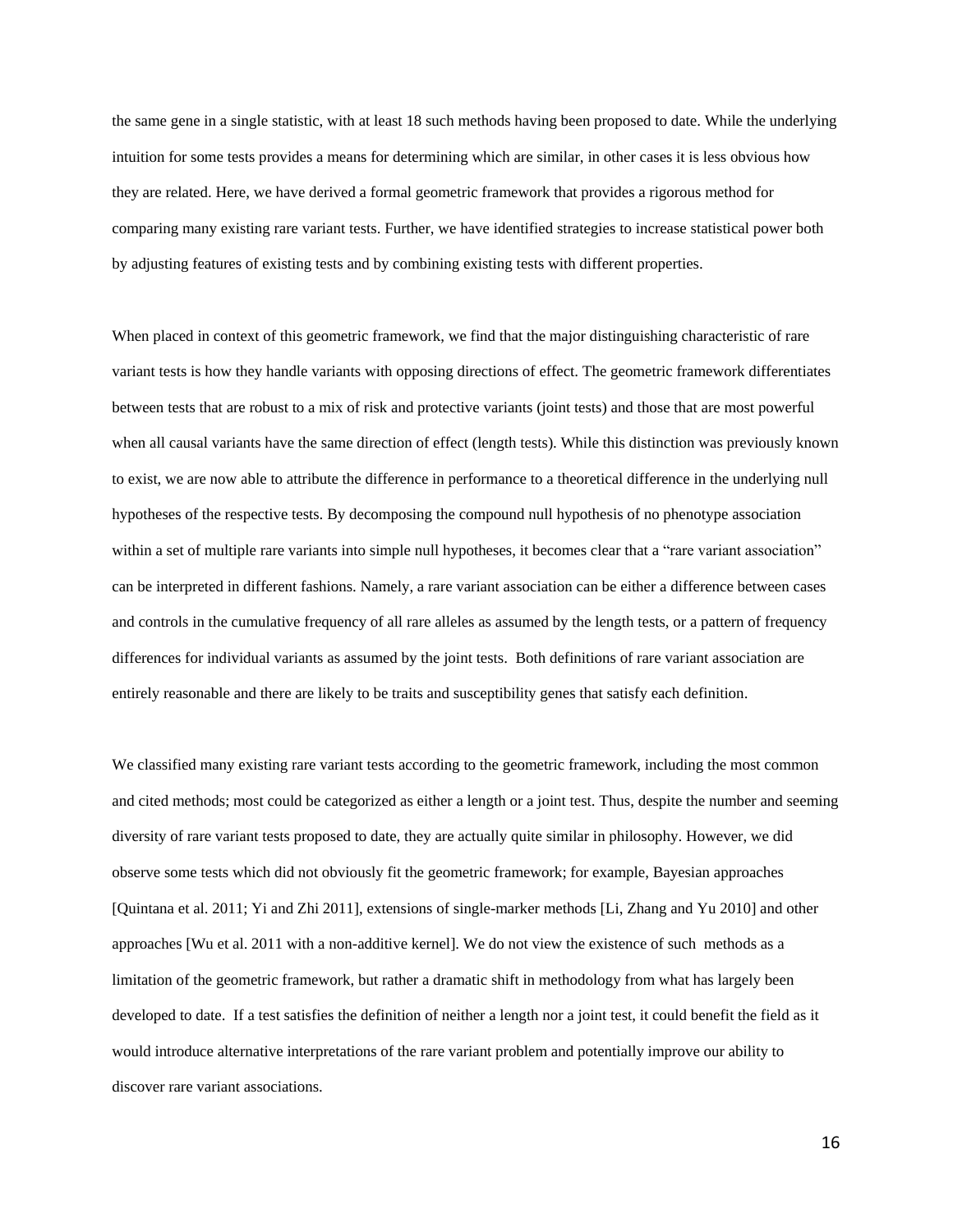The geometric framework provides several practical applications to rare variant analysis. With performance known to differ between tests, however subtly, investigators are likely to apply multiple gene-based tests to the same dataset. The geometric classification method can be a useful tool in planning an analysis that includes multiple tests on the same set of rare variants. The investigator can choose a set of tests that provide complementary pieces of information, for example ensuring both length and joint-style tests are applied. If some prior knowledge of the underlying genetic architecture is available, it can inform the set of tests that are likely to perform best. The geometric framework can also aid in the interpretation of the results from multiple rare variant tests. Given that we can predict which tests should produce similar p-values based on their classification (length versus joint), differences in significance can be attributed to additional factors such as variant weighting schemes, which in turn can be valuable for interpreting a significant association signal. For example, frequency-based weights that increase significance of a test may provide some information on the underlying frequency spectrum of causal variants. Furthermore, tests within each category are likely to perform similarly with respect to artifacts in the data such as genotyping errors [Powers et al. 2011; Mayer-Jochimsen et al. 2012] and population stratification [Zawistowski et al. 2012]. Thus, methodological research in these areas may not need to consider each of the many rare variant tests individually, but rather consider implications within each broad class of tests.

Our exploration of the effect of norms on test power also has implications for rare variant analysis designs. Combining multiple rare variants into a single test statistic leads to an inevitable signal to noise problem due to the inclusion of non-causal variants. In our analysis, we observed that the value of the norm used to compute distance between case and control frequency vectors in a rare variant statistic contributes to the robustness of that statistic to the inclusion of non-causal variants in the analysis. We showed that in some cases increasing the norm of the statistic can reduce power loss for inclusion of non-causal variants. However, only norms of  $p=1$  and  $p=2$  have been used to date, indicating that this is a relatively unexplored aspect of handling the signal to noise problem in rare variant testing.

This is noteworthy because the common current strategy for reducing the inclusion of non-causal variants is to combine only non-synonymous and nonsense coding variants within a gene since these are assumed to be most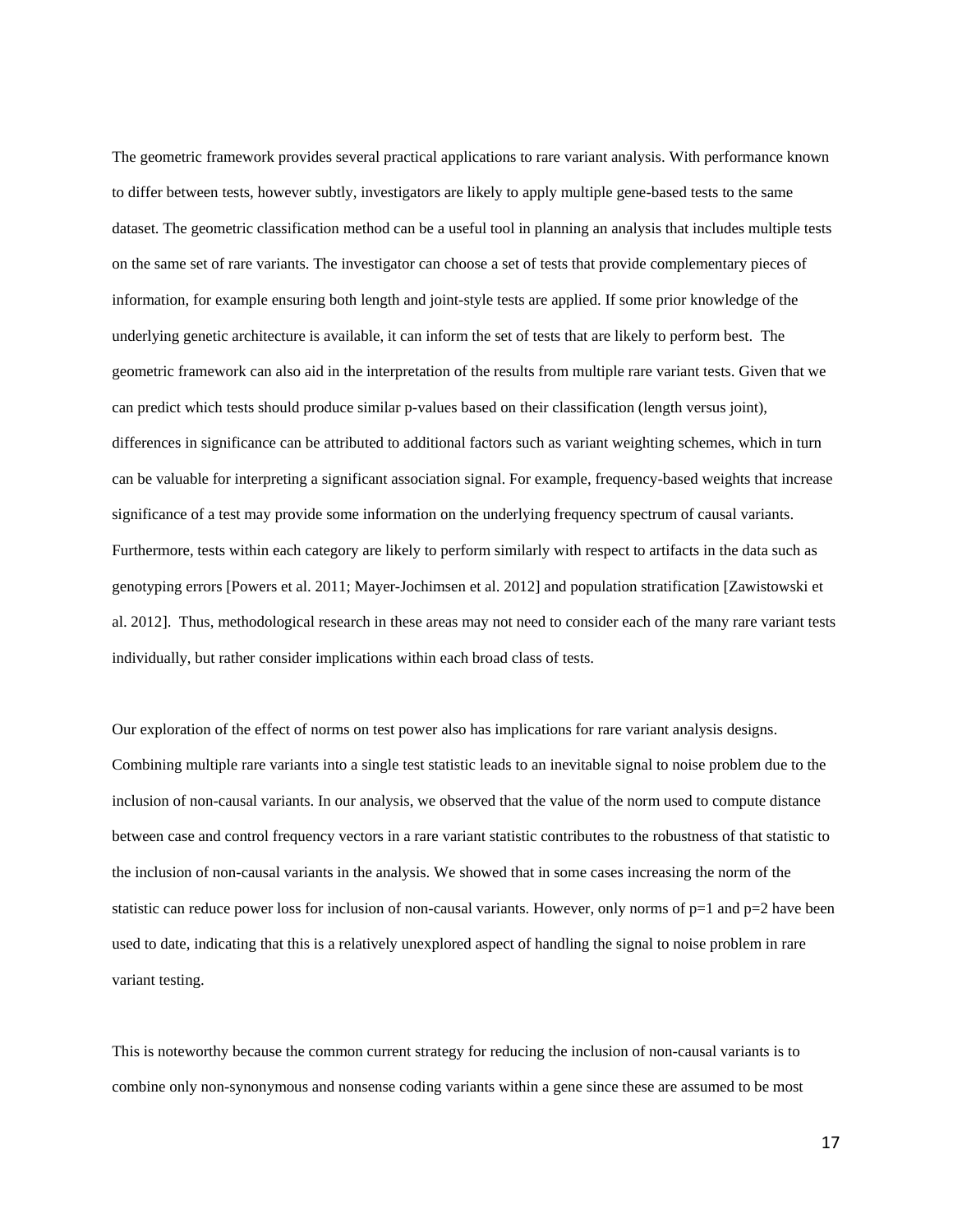likely to be causal. This strategy ignores the potential deleterious effect of non-coding and synonymous variants, both of which have been shown in some cases to contribute to disease risk. In particular, the ENCODE database highlights the critical role that the non-coding portion of the genome plays in gene expression [ENCODE, 2012]. Efficiently incorporating non-coding variation into rare variant tests while controlling for non-causal variants may be a powerfully strategy for detecting novel associations. The increased-norm approach provides an alternative to the nonsynonymous-only approach of controlling power loss due to inclusion of non-causal variants with the advantage that it allows a more complete set of rare variation in the gene, particularly non-coding variants, to be investigated.

The categorization of tests based on assumptions of risk and protective variants helps to systematically explain some of the differences in performance between rare variant tests. However, there are likely several additional factors that can impact performance, most notably variant weighting strategies. Weighting rare variants based on some criteria of evidence for association is a common strategy to attempt to increase power and includes allele frequency-based weights, quantitative predictions of the damaging impact of a variant or a measure of conservation across species. Though we have not directly considered it here, the geometric framework can provide a context for evaluating the effect of various weighting strategies. The weighted variants can be viewed as transformations of the original genotype frequency vectors, and the merits of a weighting strategy could be determined by comparing the change in the original and transformed vectors. For example, if we considered weighting strategies for a length test, a set of weights would be beneficial if the weighted case and control vectors have a larger difference in normed length than did the original unweighted vectors.

The geometric framework presented here provides a rather unique perspective on the current field of rare variant association tests. In addition to improving our understanding of why certain tests perform as they do and which are methodologically most similar, we have also uncovered areas in which future modifications can be made to existing rare variant tests to improve power to detect associations.

#### **Acknowledgments**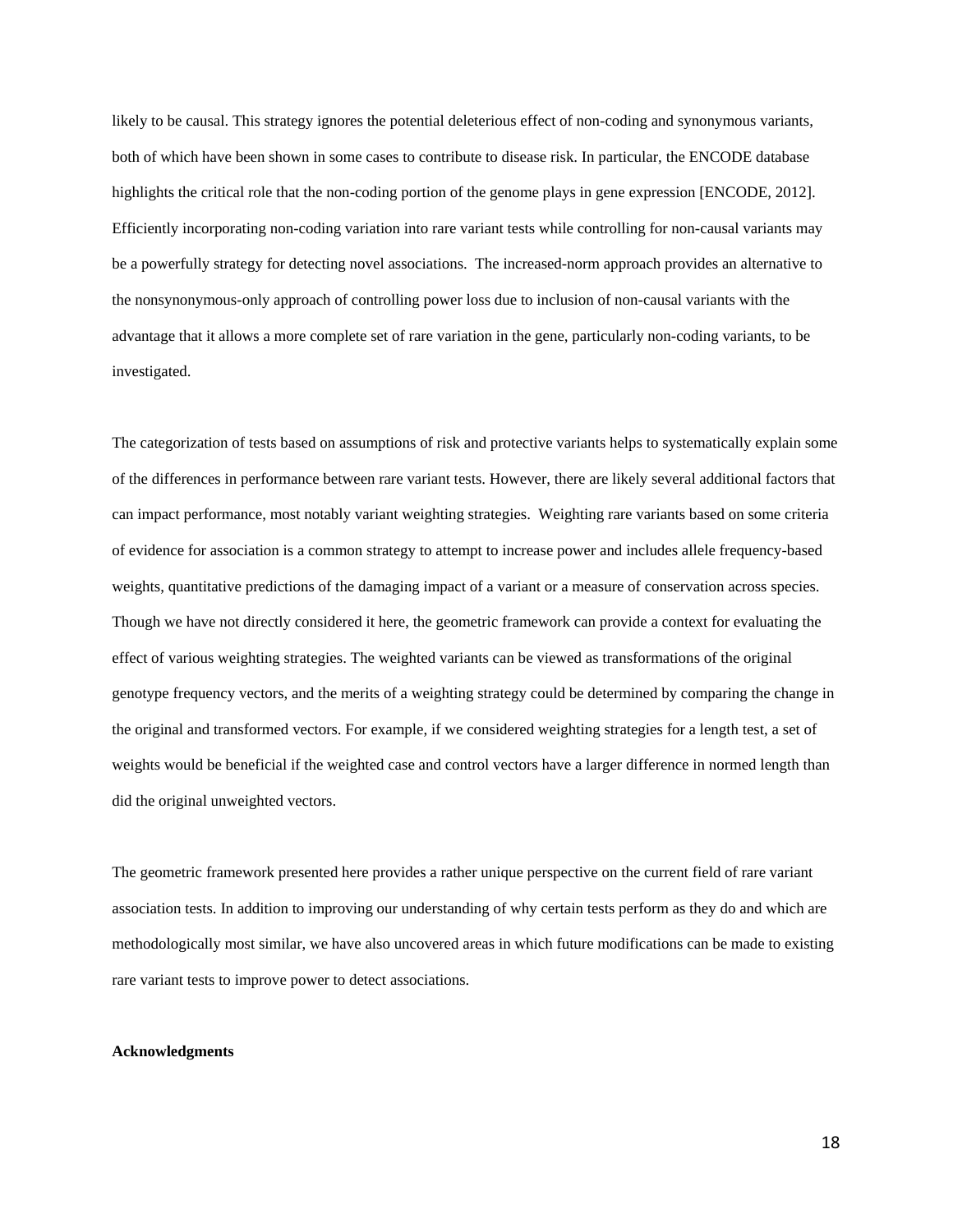This work was funded by the National Human Genome Research Institute (R15HG004543; R15HG006915). We acknowledge the use of the Hope College parallel computing cluster for assistance in data simulation and analysis and for helpful discussions about this work with Mark Reppell, Michael Boehnke, Goncalo Abecasis and Sebastian Zöellner.

#### **References**

1000 Genomes Project Consortium. .2010. A map of human genome variation from population-scale sequencing. Nature 467: 1061-1073.

Asimit, J. and Zeggini, E. 2010. Rare variant association analysis methods for complex traits. Annu Rev Genet 44:293-308.

Bansal, V., Libiger, O., Torkamani, A., and Schork, N.J. 2010. Statistical analysis strategies for association studies involving rare variants. 11:773-785.

Basu, S. and Pan, W. 2011. Comparison of statistical tests for disease association with rare variants. Genet Epidemiol 35:606-619.

Cooper, G.M. and Shendure, J. 2011. Needles in stacks of needs: finding disease causal variants in a wealth of genomic data. Nat Genet 12:628-640.

Dai, Y., Jiang, R, and Dong, J. 2012. Weighted selective collapsing strategy for detecting rare and common variants in genetic association study. BMC Genet 13:7.

Dering, C., Pugh, E., and Ziegler, A. 2011. Statistical analysis of rare sequence variants: an overview of collapsing methods. Genet Epidemiol 35:S12-S17.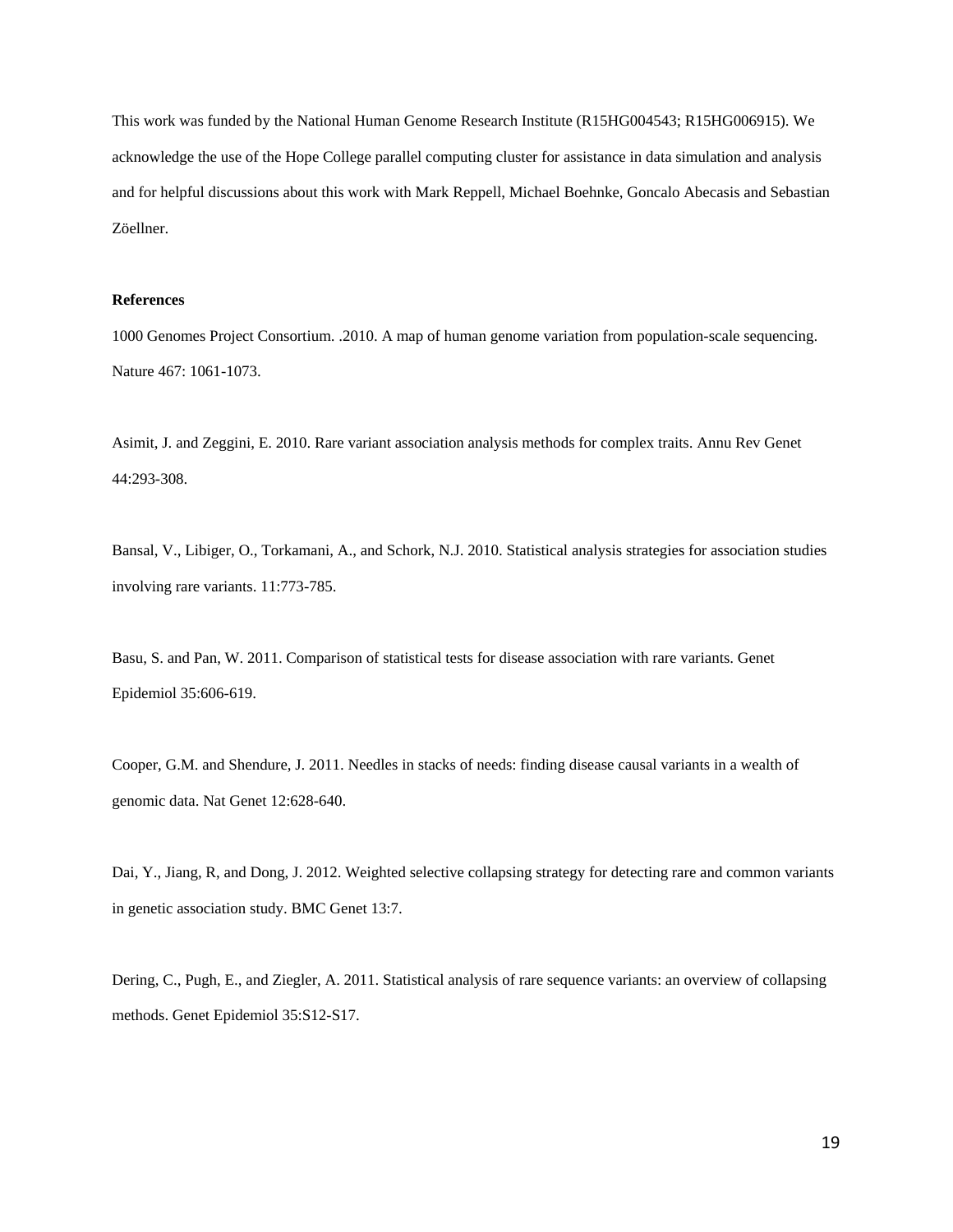The ENCODE Project Consortium. 2012. An integrated encyclopedia of DNA elements in the human genome. Nature 489:57-74.

Feng, T., Elston, R.C., Zhu, X. 2011. Detecting rare and common variants for complex traits: sibpair and odds ratio weighted sum statistics (SPWSS, ORWSS). Genet Epidemiol 35:398-409.

Gibson, G. 2012. Rare and common variants: twenty arguments. Nat Rev Genet 13:135-145.

Han, F. and Pan, W. 2010. A data-adaptive sum test for disease association with multiple common or rare variants. Hum Hered 70:42-54.

Ionita-Laza, I., Buxbaum, J.D., Laird, N.M., and Lange, C. 2011. A new testing strategy to identify rare variants with either risk or protective effect on disease. PLos Genet 7:e1001289.

Ladouceur, M., Dastani, Z., Aulchenko, Y.S., Greenwood, C.M.T., and Richards, J.B. 2012. The empirical power of rare variant association methods: results from sanger sequencing in 1998 individuals. PLoS Genet 8:e1002496.

Li, B. and Leal, S.M. 2008. Methods for detecting associations with rare variants for common diseases: application to analysis of sequence data. Am J Hum Genet 83:311-321.

Li, Y., Byrnes, A.E., and Li, M. 2011. To identify associations with rare variants, just WHaIT: weighted haplotype and imputation-based tests. Am J Hum Genet 87:728-735.

Lin, D. and Tang, Z. 2011. A general framework for detecting disease associations with rare variants in sequencing studies. Am J Hum Genet 89:354-67.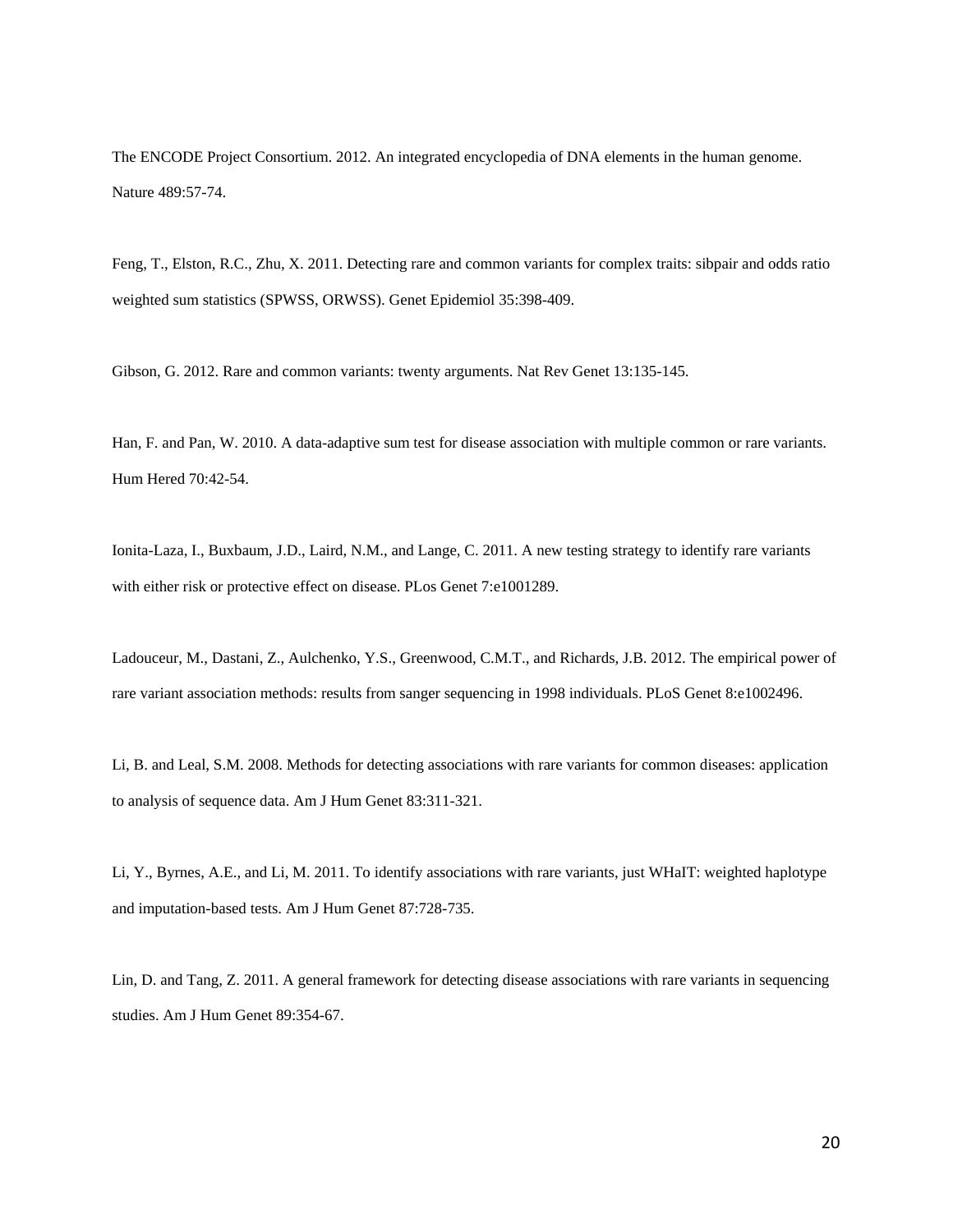Luedtke, A., Powers, S., Petersen, A., Sitarik, A., Bekmetjev, A., and Tintle, N.L. 2011. Evaluating methods for the analysis of rare variants in sequence data. BMC Proc. 5:S119.

Li, Q., Zhang, H., and Yu, K. 2010. Approaches for evaluating rare polymorphisms in genetic association studies. Hum Hered 69:219-228.

Madsen, B.E. and Browning, S.R. 2009. A groupwise association test for rare mutations using a weighted sum statistic. PLoS Genet 5:e1000384.

Mayer-Jochimsen, M., Fast, S., Tintle, N.L. 2012. "Assessing the impact of differential genotyping errors on rare variant tests of association" In revision. PLoS One.

Morgenthaler, S., Thilly, W.G. 2007. A strategy to discover genes that carry multiallelic or mono-allelic risk for common diseases: A cohort allelic sums test (CAST). Mutat Res Fund Mol Mech Mut 615:28-56.

Morris, A.P. and Zeggini, E. 2010. An evaluation of statistical approaches to rare variant analysis in genetic association studies. Genet. Epidemiol 34:188-193.

Neale, B.M., Rivas, M.A., Voight, B.F., Altshuler, D., Devlin, B., Orho-Melander, M., Kathiresan, S., Purcell, S.M., Roeder, K., and Daly, M.J. 2011. Testing for an unusual distribution of rare variants. PLoS Genet 7:e1001322.

Nelson, M.R., Wegmann, D., Ehm, M.G., Kessner, D., St. Jean, P., Verzilli, C., Shen, J., Tang, Z., Bacanu, S., Fraser, D., et al. 2012. An abundance of rare functional variants in 202 drug target genes sequenced in 14,002 people. Sci. To appear.

Pan, W. and Shen, X. 2011. Adaptive tests for association analysis of rare variants. Genet Epidemiol 35:381-388.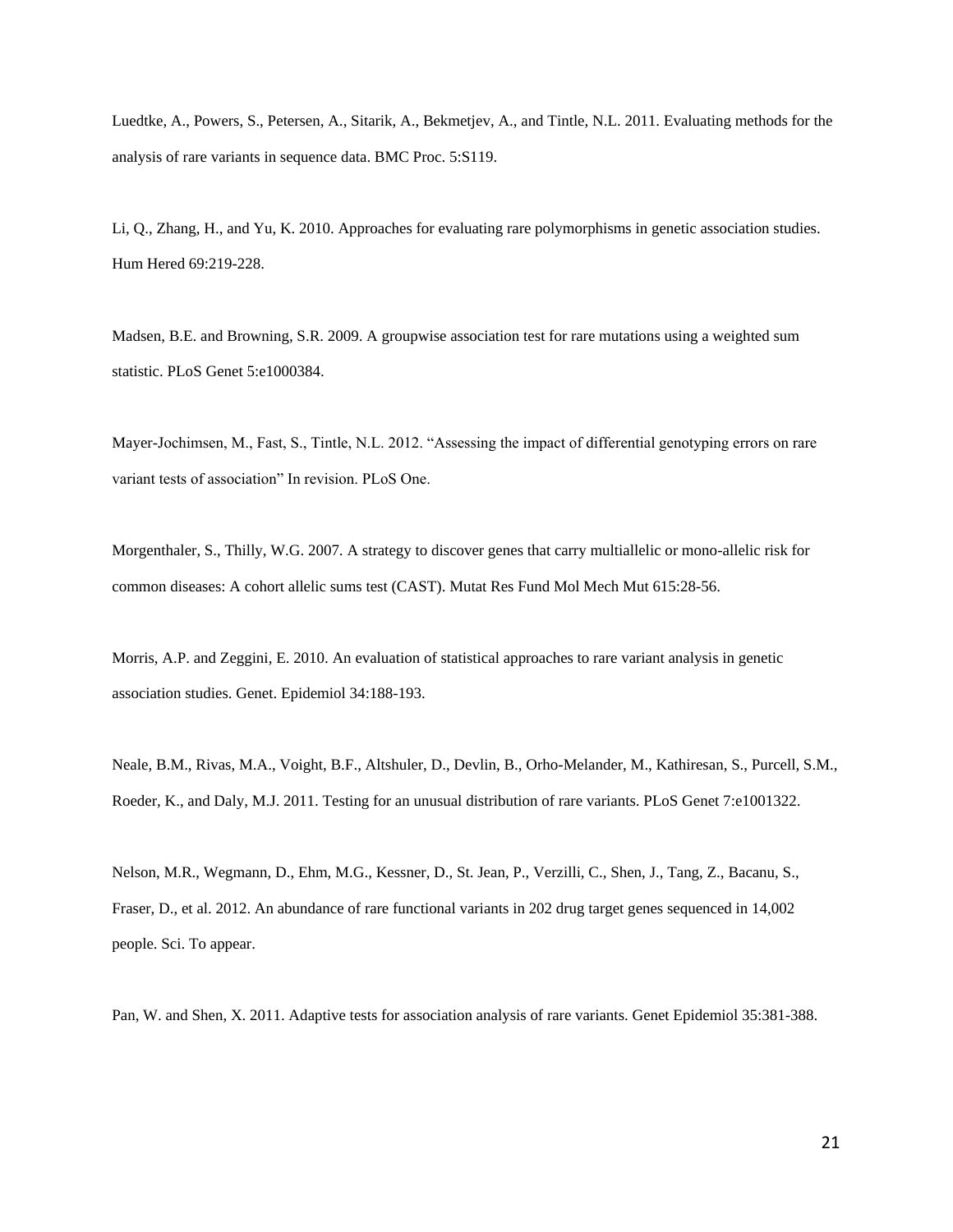Powers S, Gopalakrishnan S and Tintle NL. 2011. Assessing the impact of non-differential genotyping errors on rare variant tests of association. Hum Hered 72:152-159.

Price, A.L., Kryukov, G.V., de Bakker, P.I.W., Purcell, S.M., Staples, J., Wei, L., and Sunyaev, S.R. 2010. Pooled association tests for rare variants in exon-resequencing studies. Am J Hum Genet 86:832–838.

Quintana, M.A., Berstein, J.L., Thomas, D.C., and Conti, D.V. 2011. Incorporating model uncertainty in detecting rare variants: the Bayesian risk index. Genet Epidemiol 35: 638-649.

Rivas, M.A., Beaudoin, M., Gardet, A., Stevens, C., Sharma, Y., Zhang, C.K., Boucher, G., Ripke, S., Ellinghaus, D., Burtt, N., et al. 2011. Deep resequencing of GWAS loci identifies independent rare variants associated with inflammatory bowel disease. Nat Genet 43:1066-1075.

Sul, J., Han, B., He, D., and Eskin, E. 2011. An optimal weighted aggregated association test for identification of rare variants involved in common diseases. Genet 188:181-188.

Sun, Y.V., Sung, Y.J., Tintle, N.L., and Ziegler, A. 2011. Identification of genetic association of multiple rare variants using collapsing methods. Genet Epidemiol 35:S101-S106.

Tennessen, J.A., Bigham, A.W., O'Connor, T.D., Fu, W., Kenny, E.E., Gravel, S., McGee, S., Do, R., Liu, X., Jun, G., et al. 2012. Evolution and functional impact of rare coding variation from deep sequencing of human exomes. Sci. To appear.

Tintle, N.L., Aschard, H., Hu, I., Nock, N., Wang, H. and Pugh, E. 2011. Inflated type I error rates when using aggregation methods to analyze rare variants in the 1000 genomes project exon sequencing data in unrelated individuals: summary results from group 7 at genetic analysis workshop 17. Genet Epidemiol 35:S56-S60.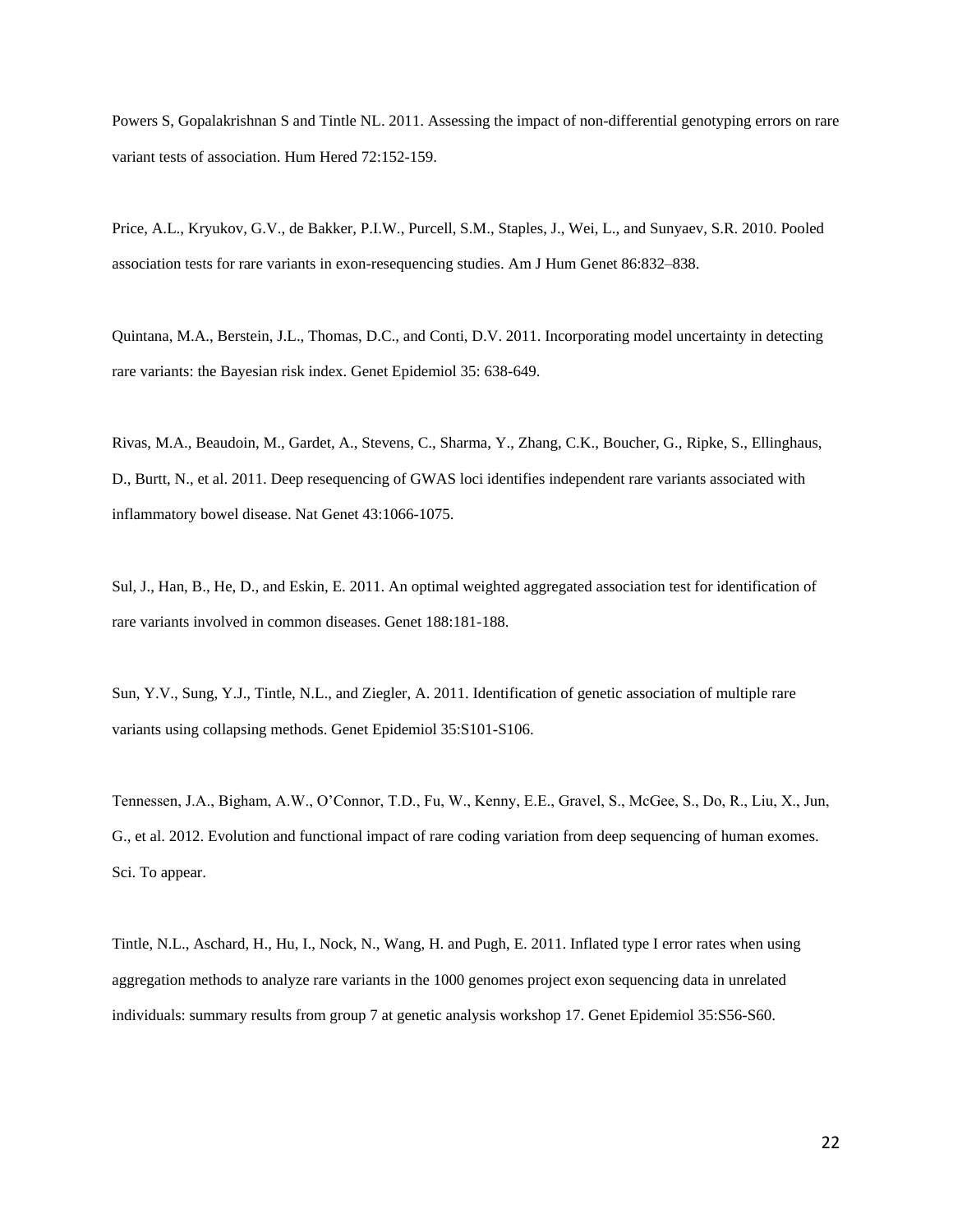Torgerson, D.G., Capurso, D., Mathias, R.A., Graves, P.E., Hernandez, R.D., Beaty, T.H., Bleecker, E.R., Raby, B.A., Meyers, D.A., Barnes, K.C., et al. 2012. Resequencing candidate genes implicates rare variants in asthma susceptibility. Am J Hum Genet 90:273-281.

Wu, M.C., Lee, S., Cai, T., Li, Y., Boehnke, M., and Lin, X. 2011. Rare-variant association testing for sequence data with the sequence kernel association test. Am J Hum Genet 89:82-93.

Yi, N. and Zhi, D. 2011. Bayesian analysis of rare variants in genetic association studies. Genet Epidemiol. 35:57- 69.

Zawistowski, M., Gopalakrishnan, S., Ding, J., Li, Y., Grimm, S., and Zollner, S. 2010. Extending rare-variant testing strategies: analysis of noncoding sequence and imputed genotypes. Am J Hum Genet 87:604-617.

Zawistowski, M., Reppell, M., Wegmann, D., St. Jean, P.L., Ehm, M.G., Nelson, M.R., Novembre, J., Zollner, S. 2012. Differential stratification in rare variant tests observed using an analytic model of joint site frequency spectra. Unpublished manuscript.

Zhang, Q., Irvin, M.R., Arnett, D.K., Province, M.A., and Borecki, I. 2011. A data-driven method for identifying rare variants with heterogeneous trait effects. Genet Epidemiol 35:679-685.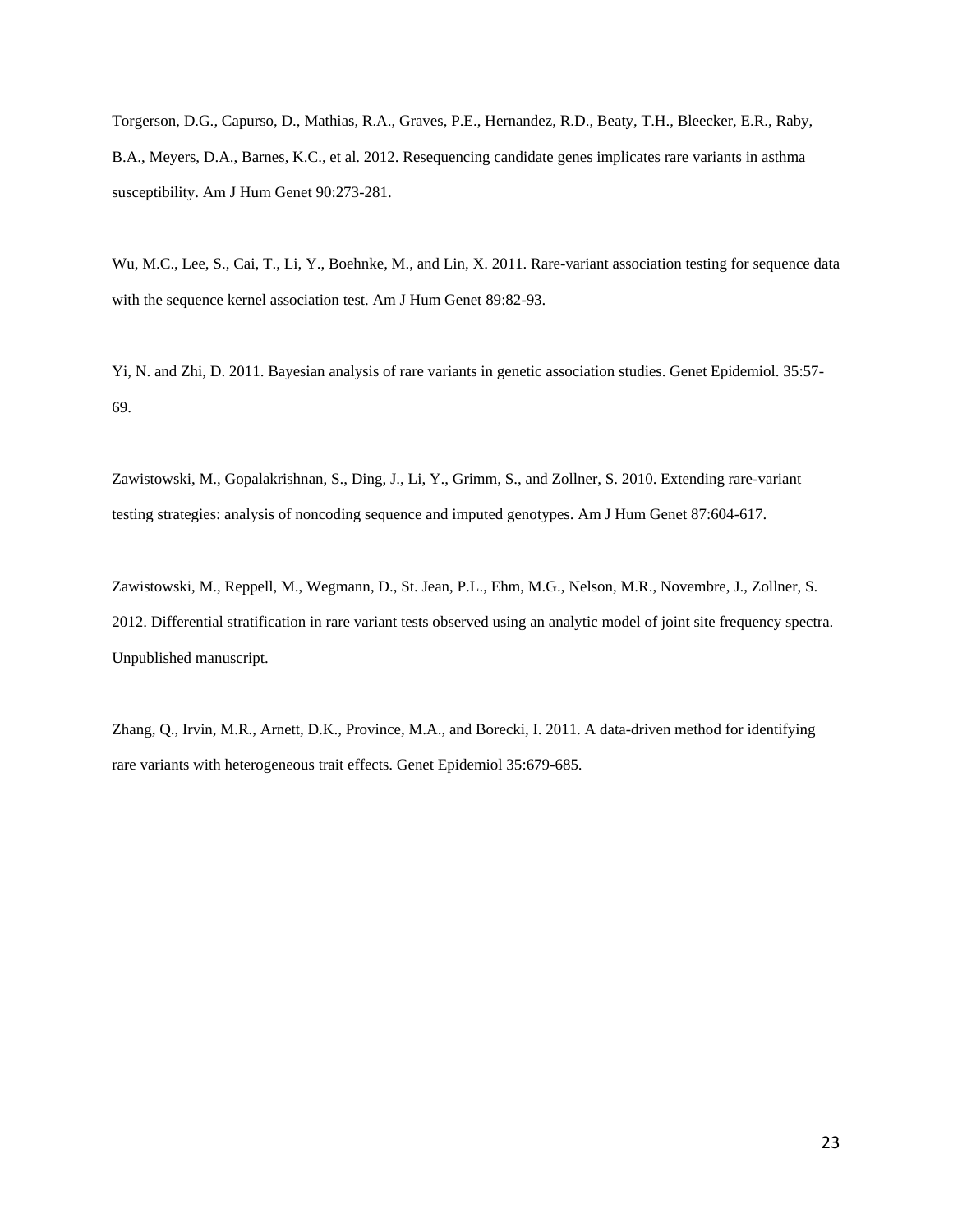### **Table 1. Classifying existing rare variant tests using the geometric framework**

1. CMC is a length test when all variants are below an arbitrarily defined MAF threshold; when some variants are above the threshold it acts as a combined length/joint test. See Appendices 1 and 2 for details.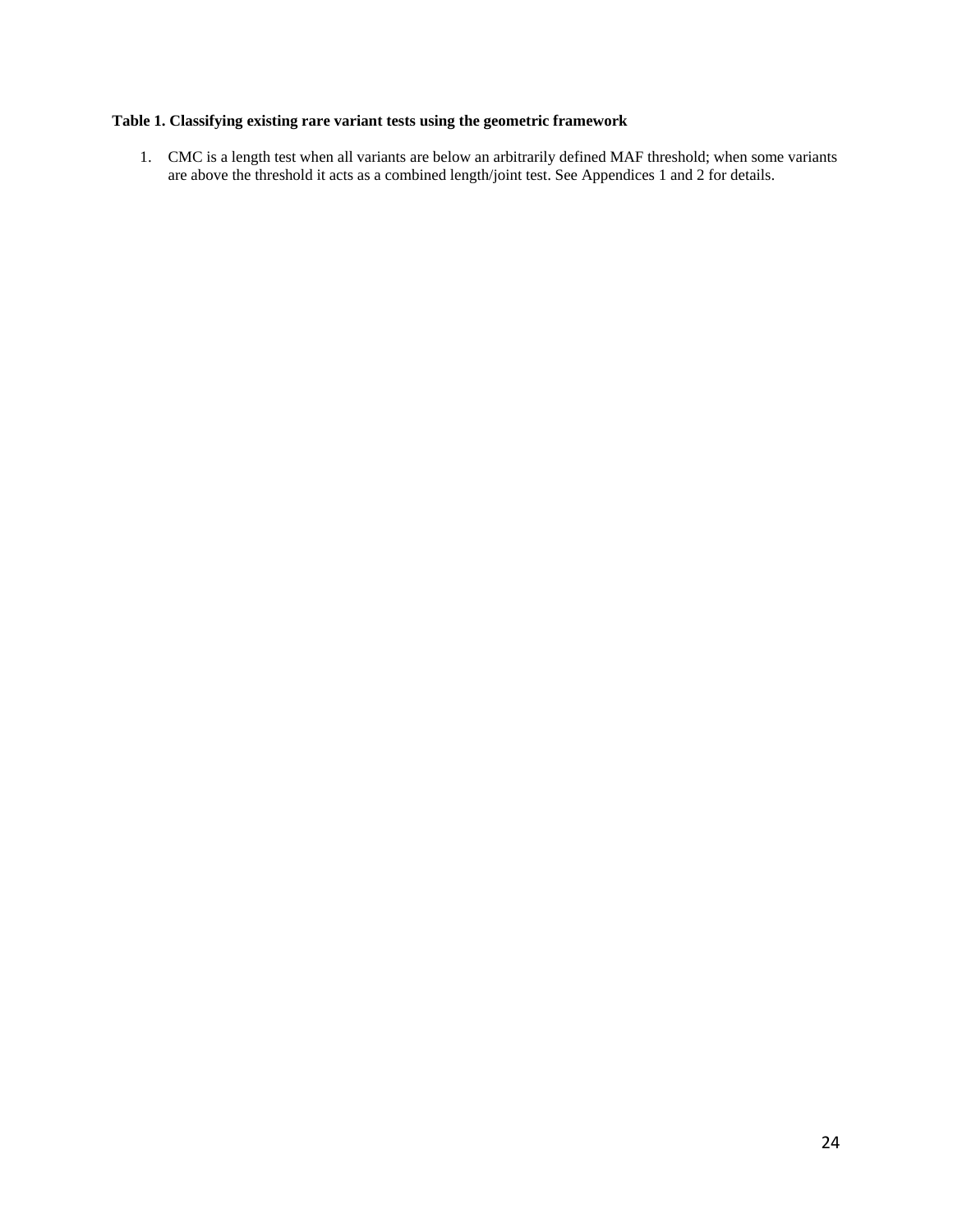#### **Figure 1. Two-dimensional rendering of the geometric framework for rare variant tests**

The set of graphs shows simplified scenarios for two rare variant sites in a case-control dataset and are designed to provide intuition into the geometric interpretation of rare variant tests.

A) The vectors  $f^+ = (f_1^+, f_2^+)$  and  $f^- = (f_1^-, f_2^-)$  contain observed allele frequencies at two rare variant sites for cases and controls, respectively.  $||f^+||_p$  and  $||f^-||_p$  indicate the lengths of these frequency vectors with respect to the  $L^p$  norm,  $\theta$  is the measure of the angle between  $f^+$  and  $f^-$ , and  $||f^+ - f^-||_p$  is the distance between the endpoints of  $f^+$  and  $f^-$ . The null hypothesis of no rare variant association  $(H_0: F^+ = F^-)$  can be tested using any of the three following null hypotheses related to the geometry of the frequency vectors: (i)  $||F^+||_p = ||F^-||_p$ , the lengths of the vectors are equal, (ii)  $\theta = 0$ , the angle between the vectors is zero, or (iii)  $\|\mathbf{F}^+ - \mathbf{F}^-\|_p = 0$ , the distance between the endpoints of the vectors is zero. We refer to tests of the three geometric null hypotheses as, respectively, length, angle and joint tests. In the pictured scenario, the minor allele frequency is higher in cases for each variant  $(f_1^+)$  $f_1^-$  and  $f_2^+ > f_2^-$ ), indicating both as potential risk variants.

B) Under the null case of no association  $(F^+ = F^-)$  each of the geometric null hypotheses hold: (i)  $||F^+||_p$  $\|F^-\|_p$ , (ii)  $\theta = 0$ , and (iii)  $\|F^+ - F^-\|_p = 0$ .

C) Both variants are causative with the case vector being a scalar multiple of the control vector  $(F^+ = cF^-)$ . This occurs if the case frequency and control frequency are the same across all variant sites. The result is that  $\|F^+\|_p$  $\|F^-\|_p$  and  $\|F^+-F^-\|_p \neq 0$ , but the null hypothesis of  $\theta = 0$  still holds. This scenario highlights the reason that angle tests are not powerful strategies and underscores why none have been proposed.

D) The scenario in which one rare variant is causative  $(f_1^+ > f_1^-)$  and the other is protective  $(f_2^- > f_2^+)$ . In this case, it is possible that  $||F^+||_p = ||F^-||_p$  so that the signals from the two variants effectively cancel each other out, explaining reduced performance for length tests in the presence of a mix of risk and protective variants. Alternatively,  $\|\mathbf{F}^+ - \mathbf{F}^-\|_p \neq 0$  and joint tests remain powerful.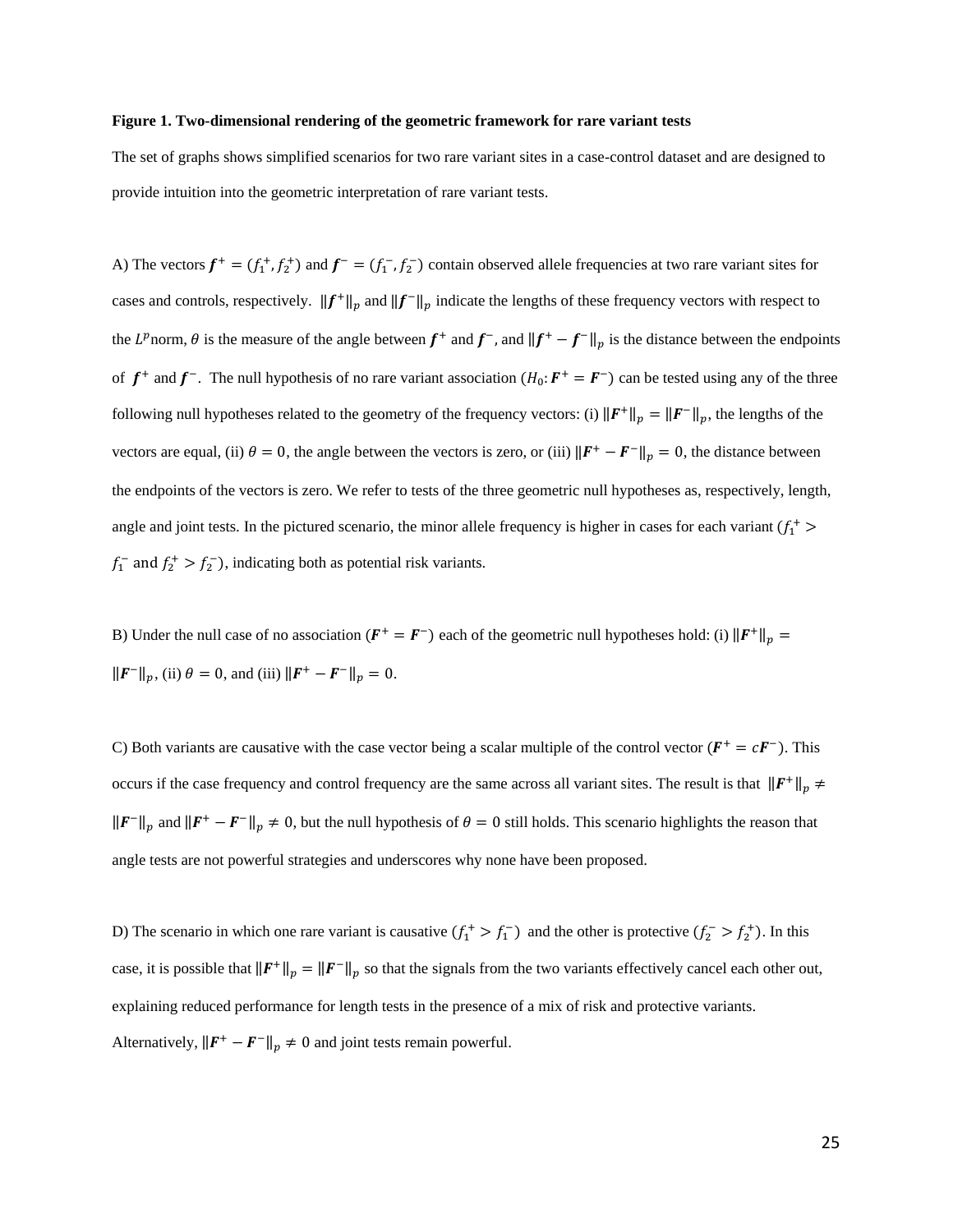#### **Figure 2. Power of length and joint tests corresponds to the behavior predicted by geometric framework**

This graph illustrates the power of length and joint tests in relation to the expected value of the difference in lengths or length of difference of  $F^+$  and  $F^-$ . In particular we consider the simplified scenario of a gene containing two rare variants, both with an allele frequency of 1%. The sample consists of 1500 cases and 1500 controls. The relative risk at the first variant site ( $\lambda_1$ ) is fixed at 1.25, while the relative risk at the second site ( $\lambda_2$ ) varies along the x-axis.

We plot the power of power of a length test (CMC) alongside the expected value of  $|| ||f^+||_2 - ||f^-||_2$ . The expected value of the length test statistic will be minimized (taking a value of zero) when the relative risk at site two is 0.75. As the relative risk at site two  $(\lambda_2)$  moves away from the value 0.75, the expected value of the length test statistic increases linearly. A similar pattern of behavior is observed for other length tests (e.g., CMAT and PR) though not shown here. We also plot the expected value of  $||f^+ - f^-||_2$  along with the power of a joint test (SKAT) Unlike length tests, joint tests attain their minimum value when  $\lambda_2=1$ , with the value of the expected value of both statistics increasing symmetrically as  $\lambda_2$  moves away from 1. A similar pattern of behavior is observed for other joint tests (e.g., C-alpha), though not shown here.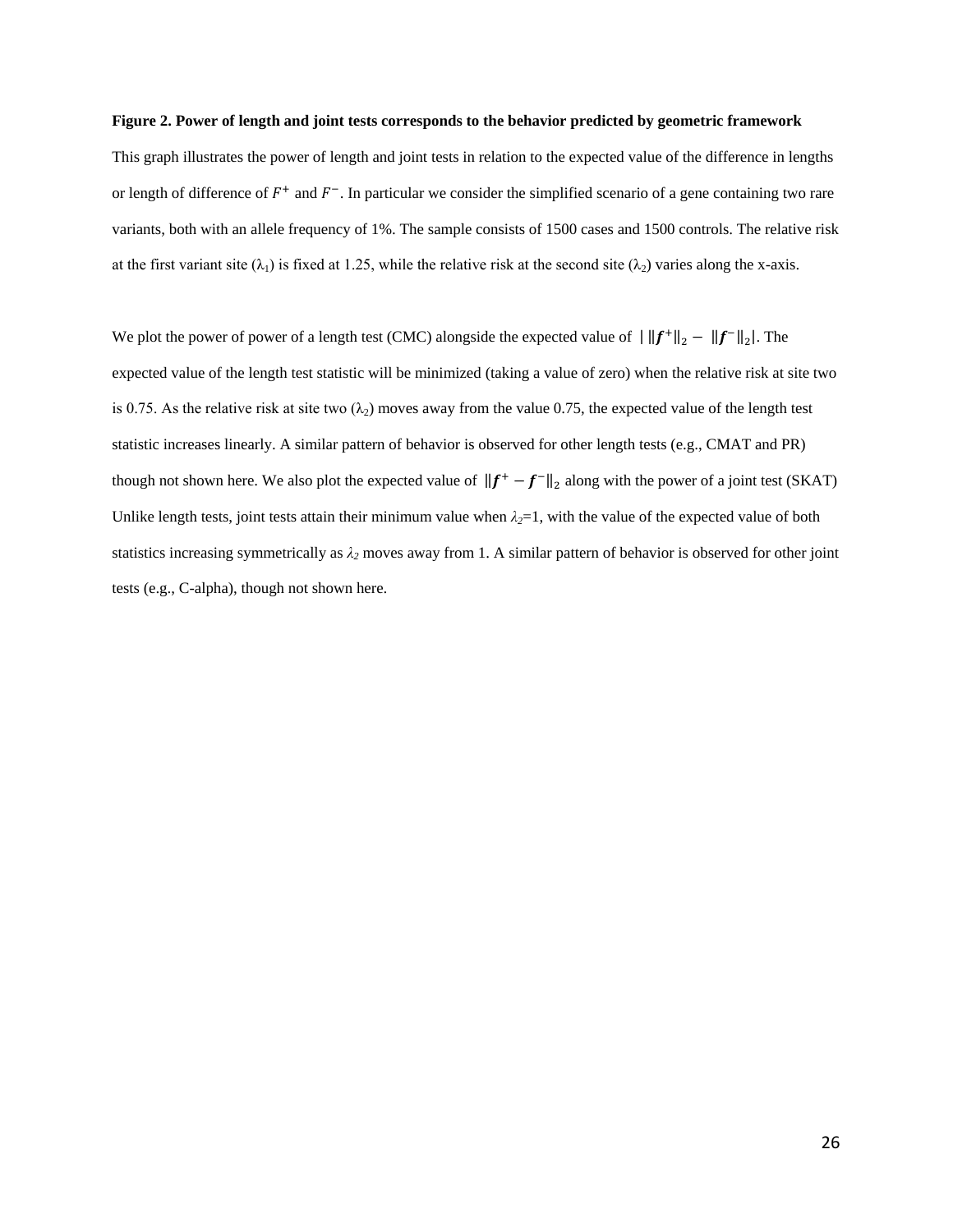#### **Figure 3. Power of length and joint tests corresponds to the behavior predicted by geometric framework**

The two graphs illustrate the power of length  $(L_p = ||f^+||_p - ||f^-||_p)$  and joint tests  $(J_p = ||f^+ - f^-||_p)$  with different norms ( $p=1, 2, 4$  and  $\infty$ ). In each case the test statistic is computed and significance is assessed via permutation of case-control status. We consider a scenario where a gene contains eight causal risk variants, all with a relative risk of 2.0. Two of the risk variants have MAF=1%, the other six have MAF=0.1%. We simulated a sample of 1000 cases and 1000 controls for this setting. We then considered 9 additional settings where we added 8, 16, 24, 32, 40, 48, 56, 64 and 72 additional non-causal variants (relative risk=1), always maintaining 3:1 ratio of low MAF (0.1%) to high MAF (1%) variants in the set.

A) For  $L_p$ , as we move from no non-causal variants to 72 non-causal variants, the order of most powerful tests completely reverses, suggesting that higher norms are more optimal in situations with large numbers of non-causal variants.

B) For  $J_p$ , as we move from no non-causal variants to 72 non-causal variants, the order of most powerful tests nearly reverses, suggesting that, once again, higher norms are more optimal in situations with large numbers of non-causal variants.